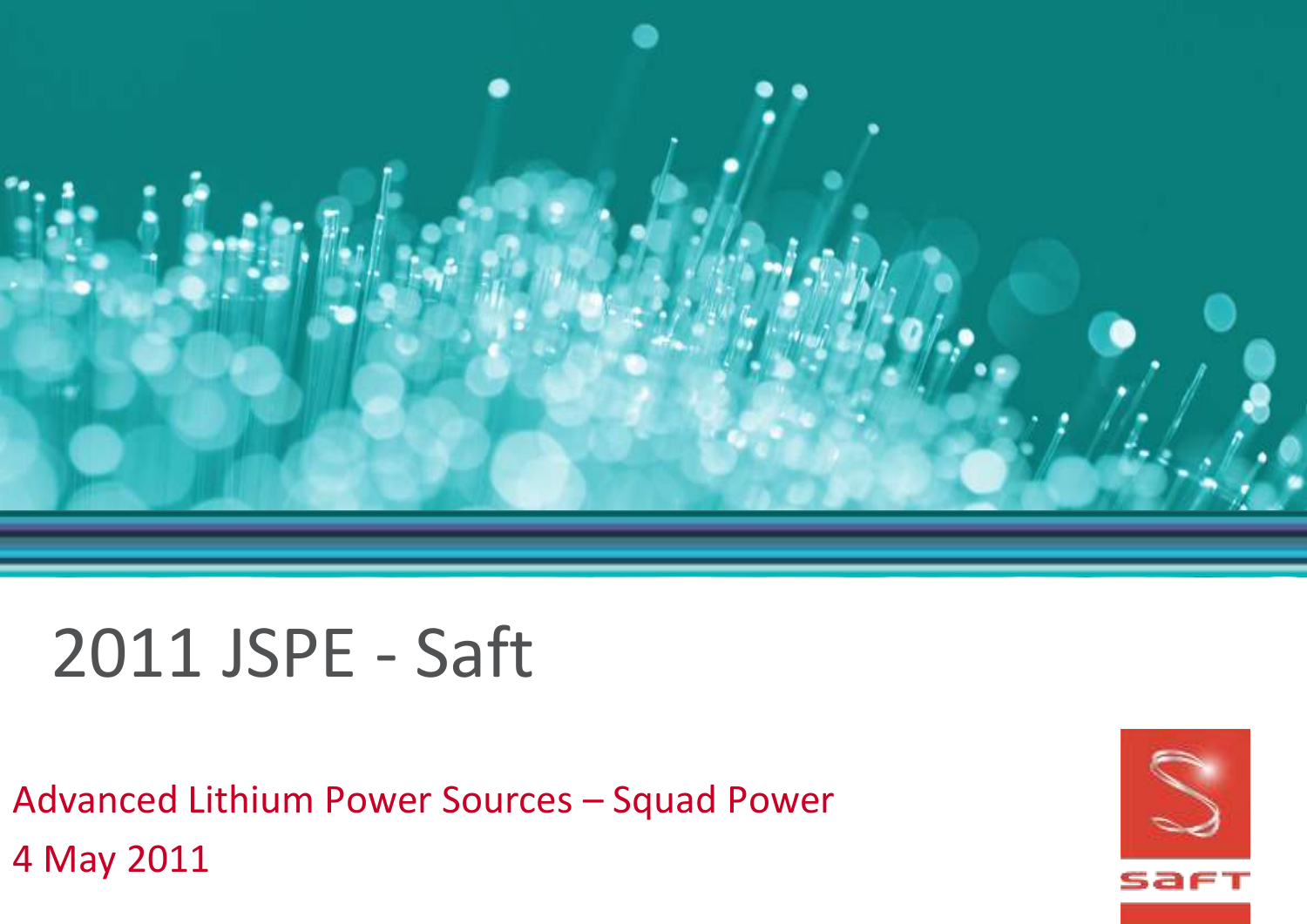### Squad Power – Key Topics

- Saft Background
- Improved Target Acquisition System Lithium Battery Box
- Battery Life
	- > Expectations vs. Experience
- **Fielded Lessons** 
	- > Expecting the Unexpected
- **Energy Storage on the Grid**
- **Squad Portable Storage** 
	- > Central hub for energy
- **Platform Mounted Storage** 
	- > Integrating at a higher level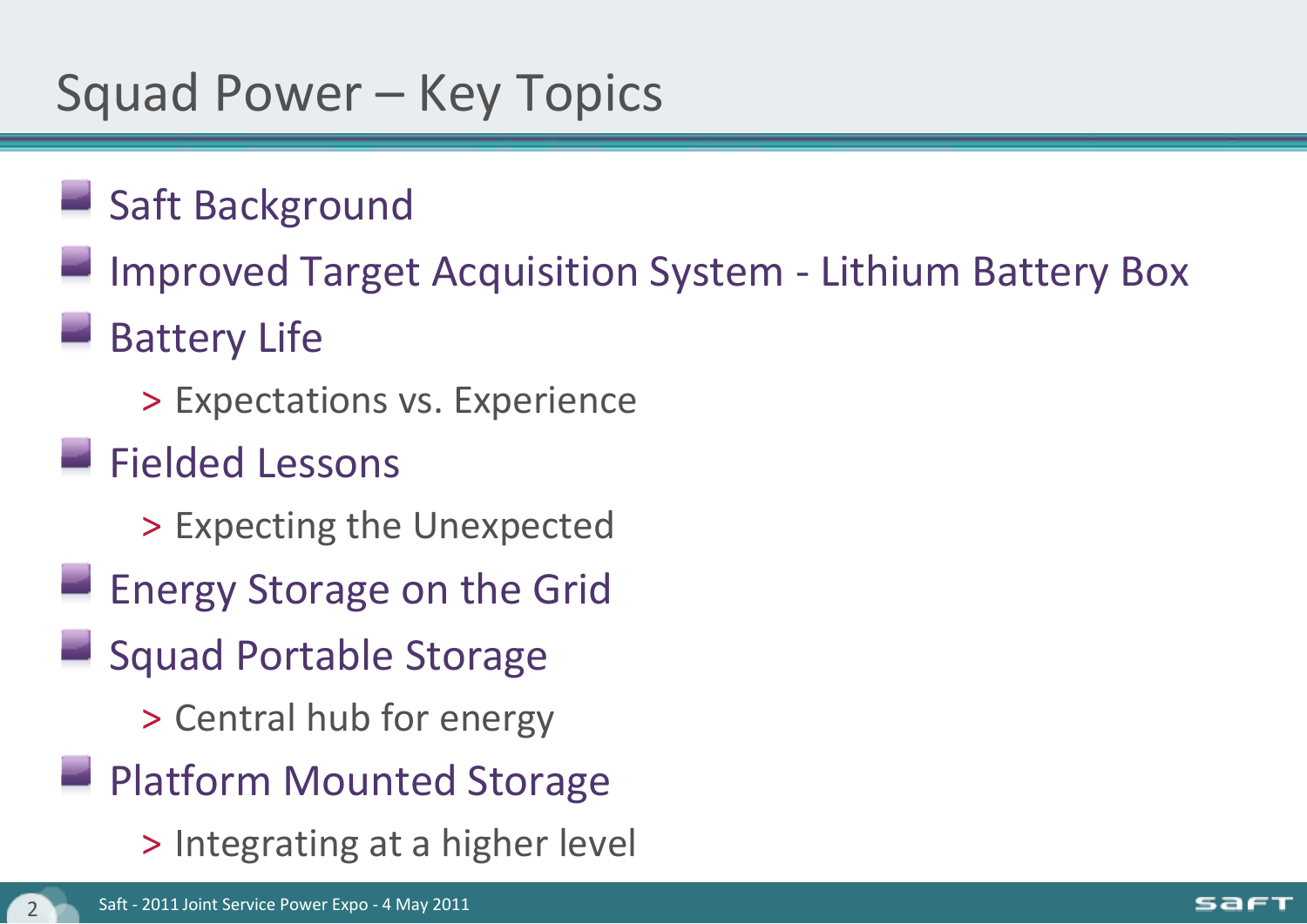## An International manufacturing network close to its customers

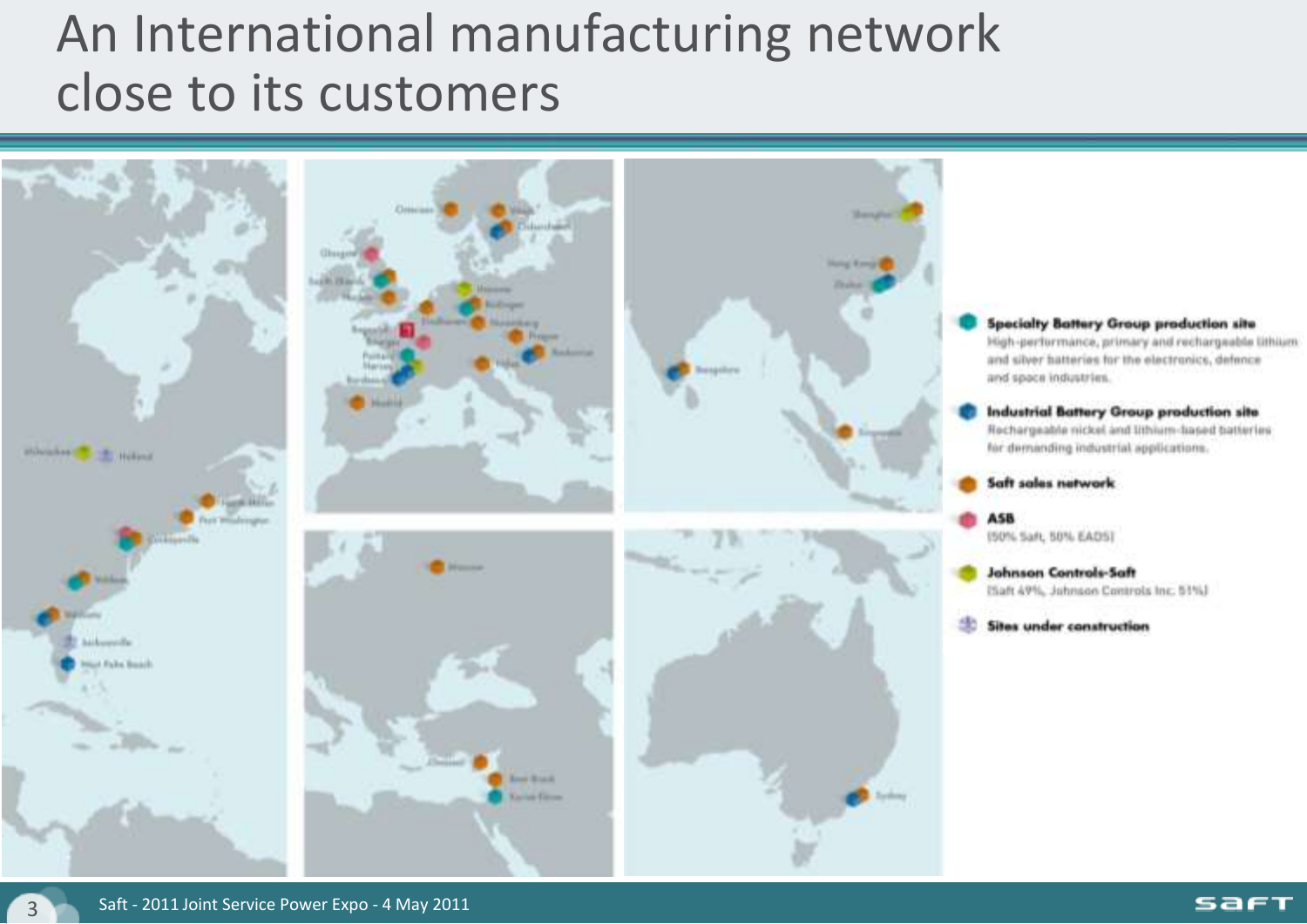#### Jacksonville project update



- Contract signed with Department of Energy
- Factory construction contract signed
- Official ground-breaking ceremony held March 15<sup>th</sup>, 2011
- Over 350 MWh plant capacity by 2015 with room for further expansion
- Start of production H2 2011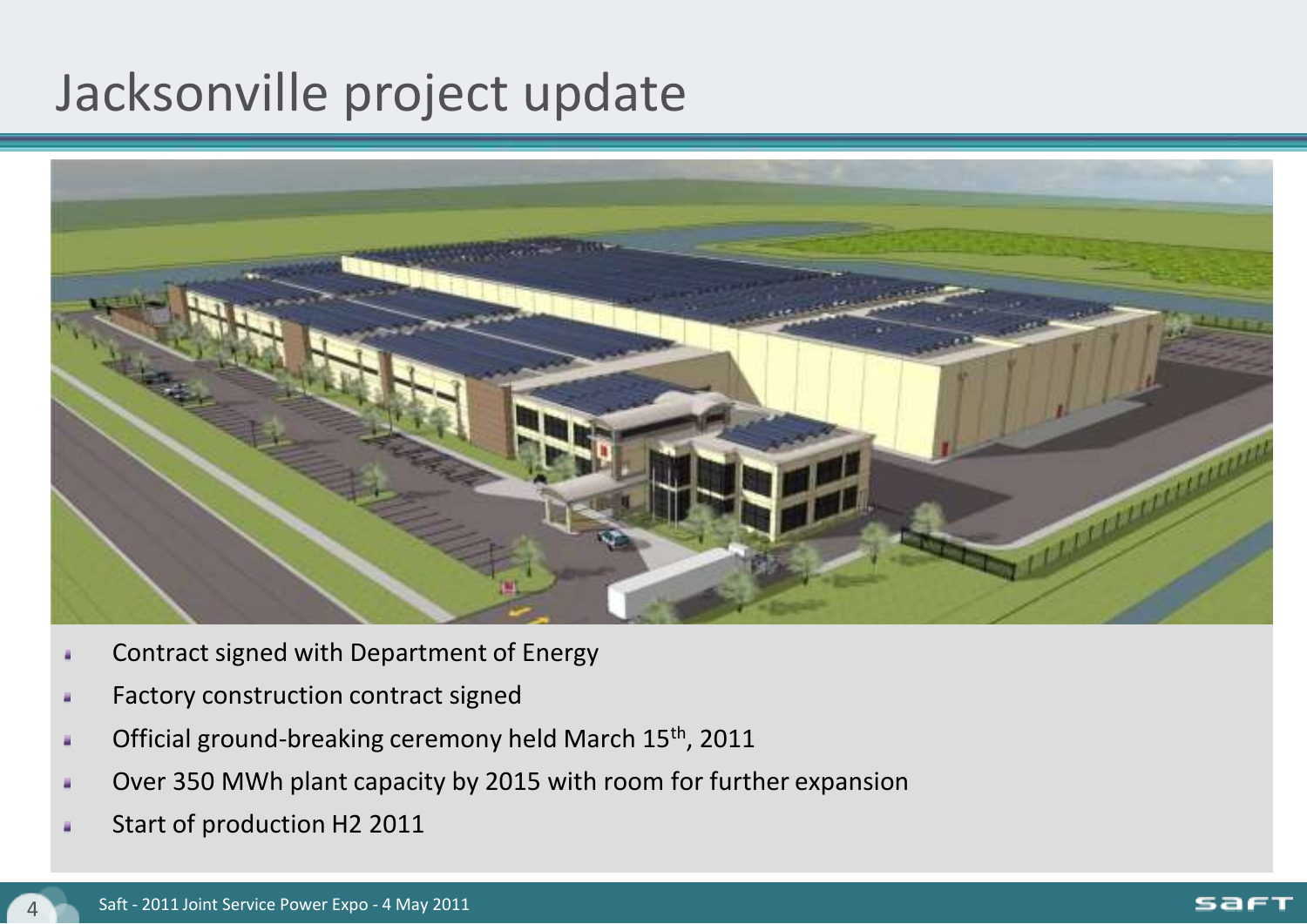## Jacksonville Building Progress (as of January)

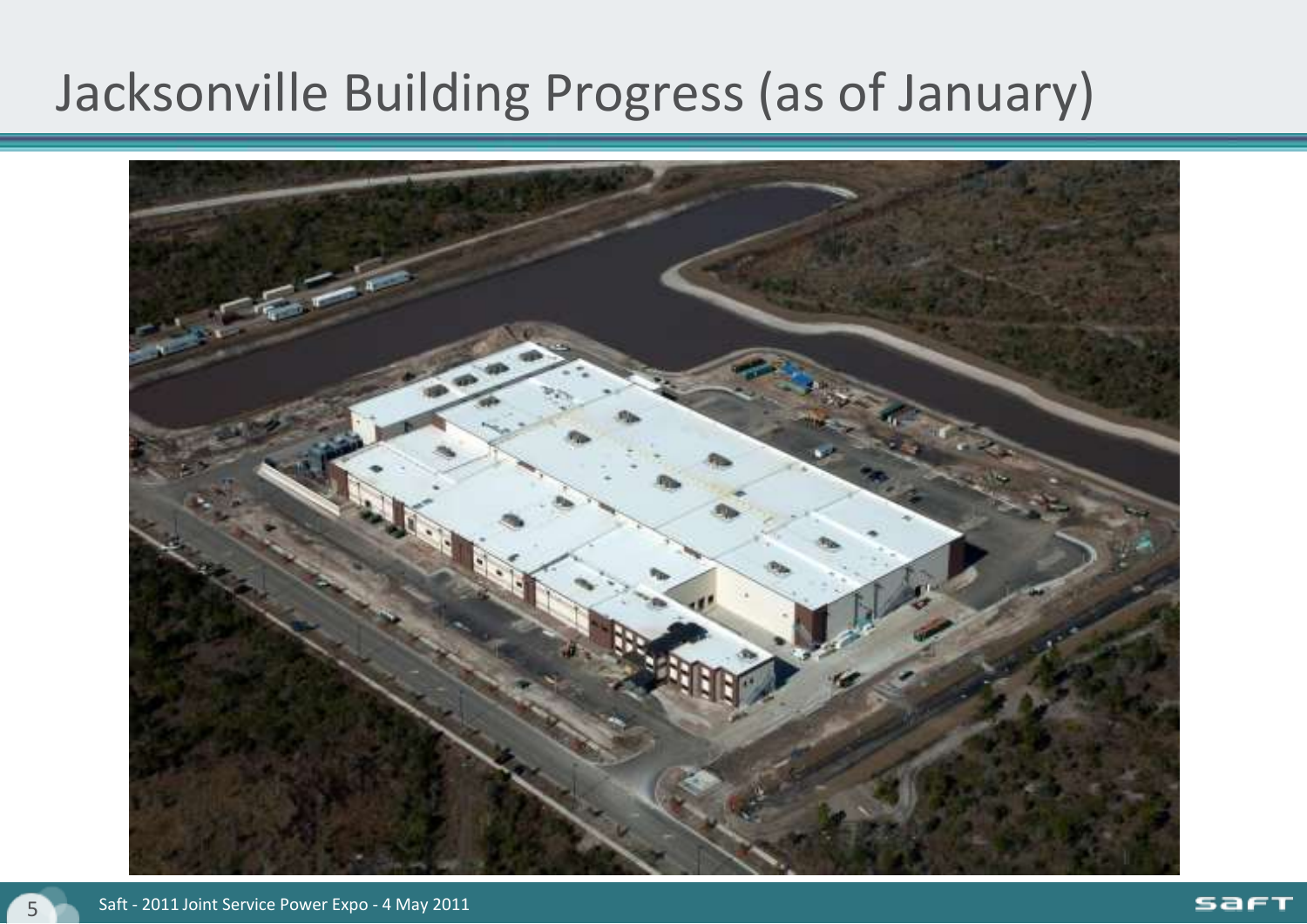## Space and Defense Division, Cockeysville, MD

#### **Dedicated to manufacturing advanced Li-ion cells and batteries for Space and Defense applications**

| Type of Cell              | VL4V | <b>VL12V</b>    | <b>VL22V</b> | VL34P             | VL52E              |     |
|---------------------------|------|-----------------|--------------|-------------------|--------------------|-----|
|                           |      | Very High Power |              | <b>High Power</b> | <b>High Energy</b> |     |
| Dimension                 |      |                 |              |                   |                    |     |
| Diameter (mm)             | 34   | 47              | 54           | 54                | 54                 |     |
| Case length (mm)          | 156  | 152             | 174          | 174               | 200                |     |
| Mass (kg)                 | 0.33 | 0.64            | 0.96         | 0.94              | 0.99               |     |
| Capacity (Ah)             | 5.5  | 12              | 22           | 33                | 52                 |     |
| Specific Energy (Wh/kg)   | 50   | 74              | 84           | 120               | 200                |     |
| Energy Density (Wh/L)     | 138  | 175             | 200          | 280               | 430                |     |
| Power (W/kg)              | 3600 | 6000            | 6350         | 1900              | N/A                |     |
| 18 sec pulse at 50% SOC   |      |                 |              |                   |                    |     |
| Continuous Discharge Rate | 60C  | 100C            | 100C         | 15C               | 1C                 |     |
|                           |      |                 |              |                   |                    | sar |

saeı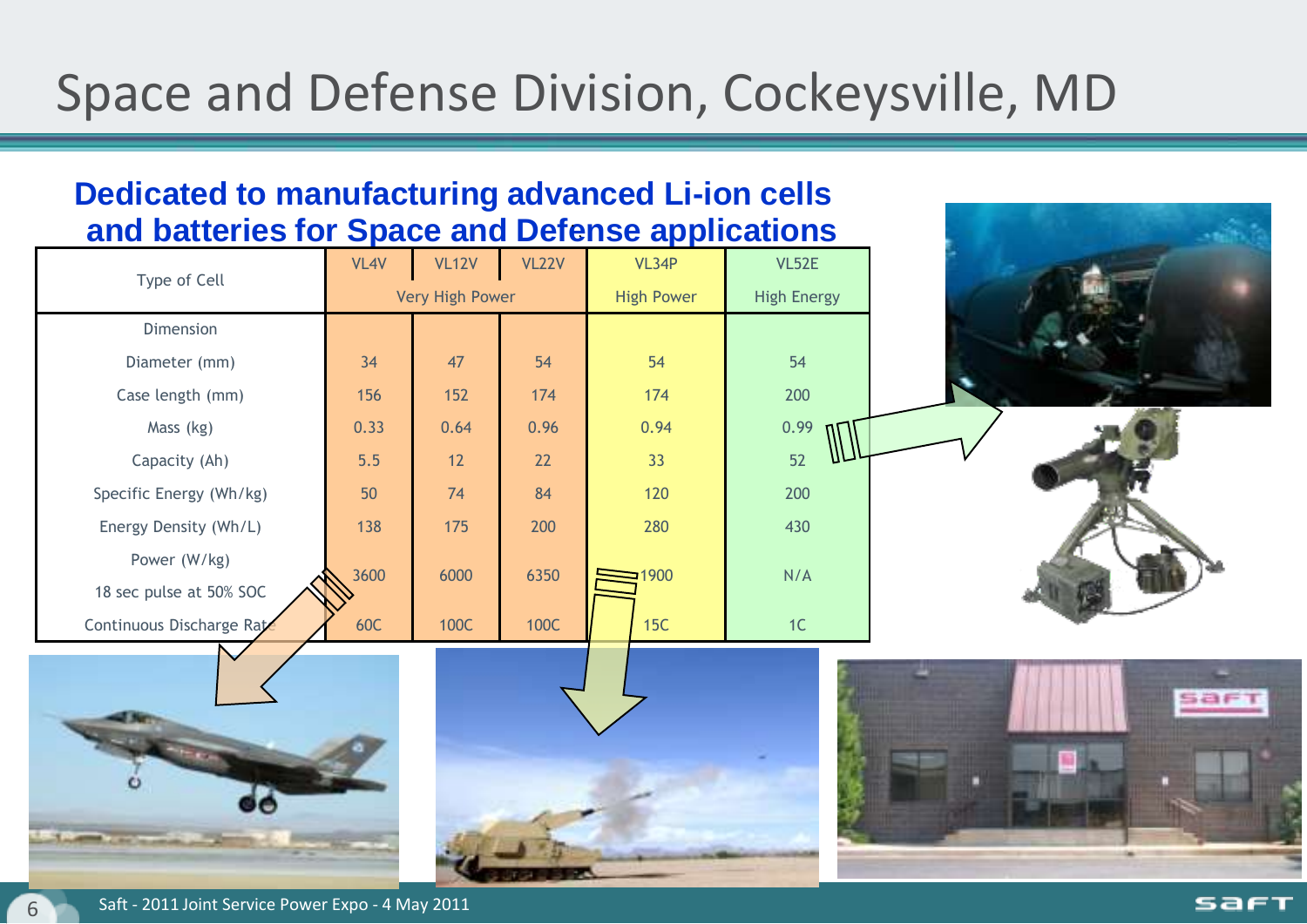## Improved Target Acquisition System (ITAS)

- Saft supplies the battery for Raytheon's Improved Target Acquisition System used with the TOW Missile.
- Battery powers weapon sight / targeting unit (ITAS)
- More than 3000 batteries have been fielded for combat use. Systems in Iraq and Afghanistan (TRL-9).
- Raytheon has recognized Saft with the Supplier Excellence Award five years in a row due to our performance on this program.





saeı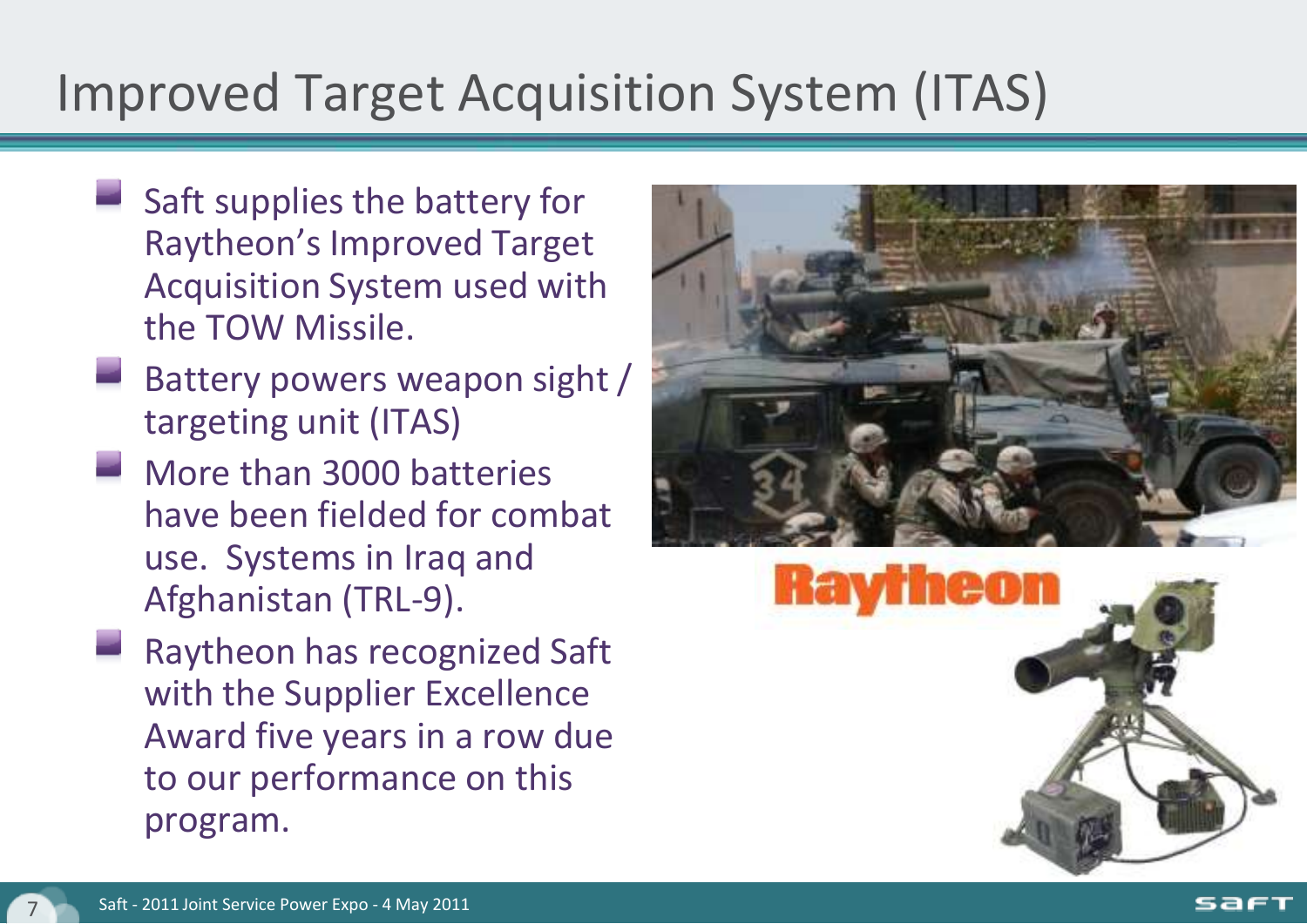## ITAS – Lithium Battery Box

- Production began in 2004 the first production for a large Lithium-ion system.
- Improvements over former AgO/Zn technology:
	- > Increased Operational Readiness
		- No activation charge needed
	- > Charging time < 6 hours
	- > Operating time > 16 hours
	- > Total life > 5 years
	- > Reduced service cost
- Only required field maintenance is periodic charging
- Battery specs:
	- > 28 V, > 100 Ah
	- $> 65$  lbs
	- > Energy = 2.5 kWh



*ITAS cell pack: 8S, 2P configuration*

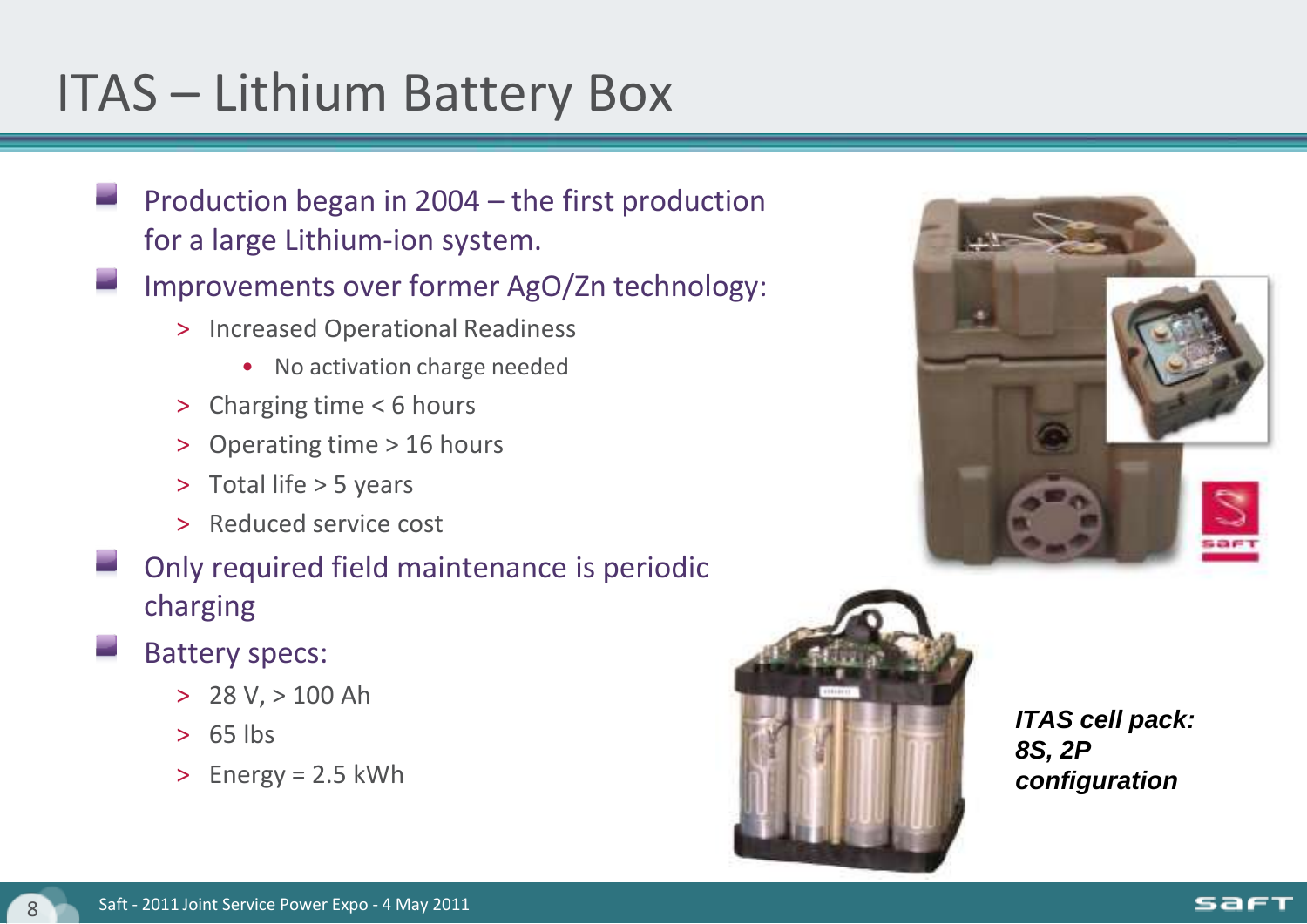## ITAS - High Energy Cell Design





| Characteristic                                  | <b>Units</b> | Value |
|-------------------------------------------------|--------------|-------|
| Mass                                            | kg           | 1.0   |
| Volume                                          | L            | 0.48  |
| <b>Charge Voltage</b>                           | v            | 4.1   |
| Capacity (4.1V-2.5V, 25°C, C/7)                 | Ah           | 52    |
| Specific Energy (4.1V-2.5V, 25°C, C/10)         | Wh/kg        | 185   |
| Energy Density $(4.1V-2.5V, 25^{\circ}C, C/10)$ | Wh/L         | 385   |
| Peak Discharge Current (RT, Complete)           | A            | 52    |
| 1kHz AC Impedance                               | $m\Omega$    | 0.8   |
| Terminal-to-Terminal Length                     | mm           | 208   |
| <b>Diameter</b>                                 | mm           | 54    |

# **VL 52 E**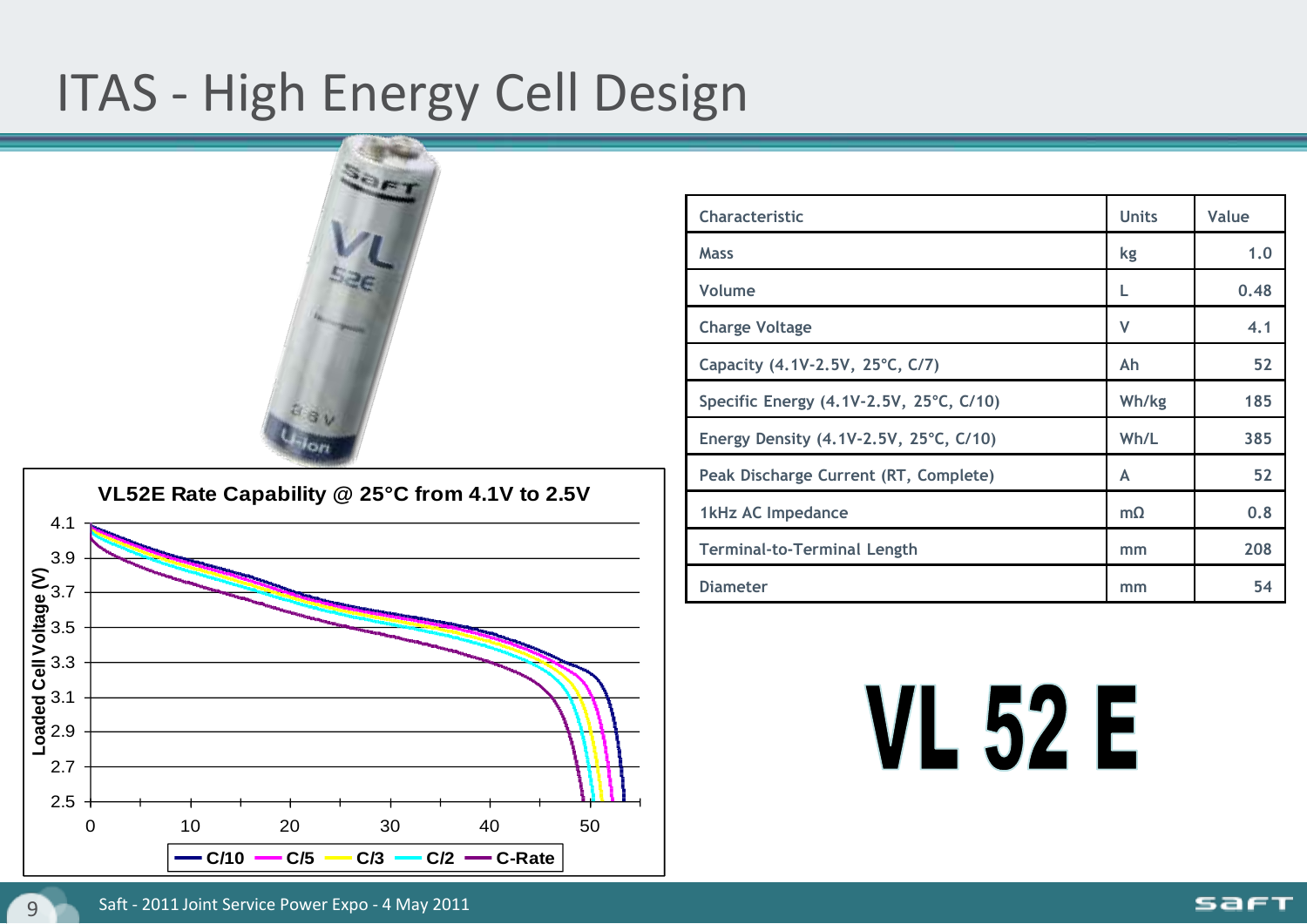#### ITAS - Battery

#### Robust

- > Shock
- > Vibration
- > UN Transportation
- > Waterproof to 36" but floats
- > EMI, EMC, NBC qualified
- Designed for one man lift
	- Ergonomic Connector access
- Simple user interface
- Designed for 36" drop cold
	- > 32 drops for qual no leaks
- Made to fit the space in HMMWV behind passenger seat





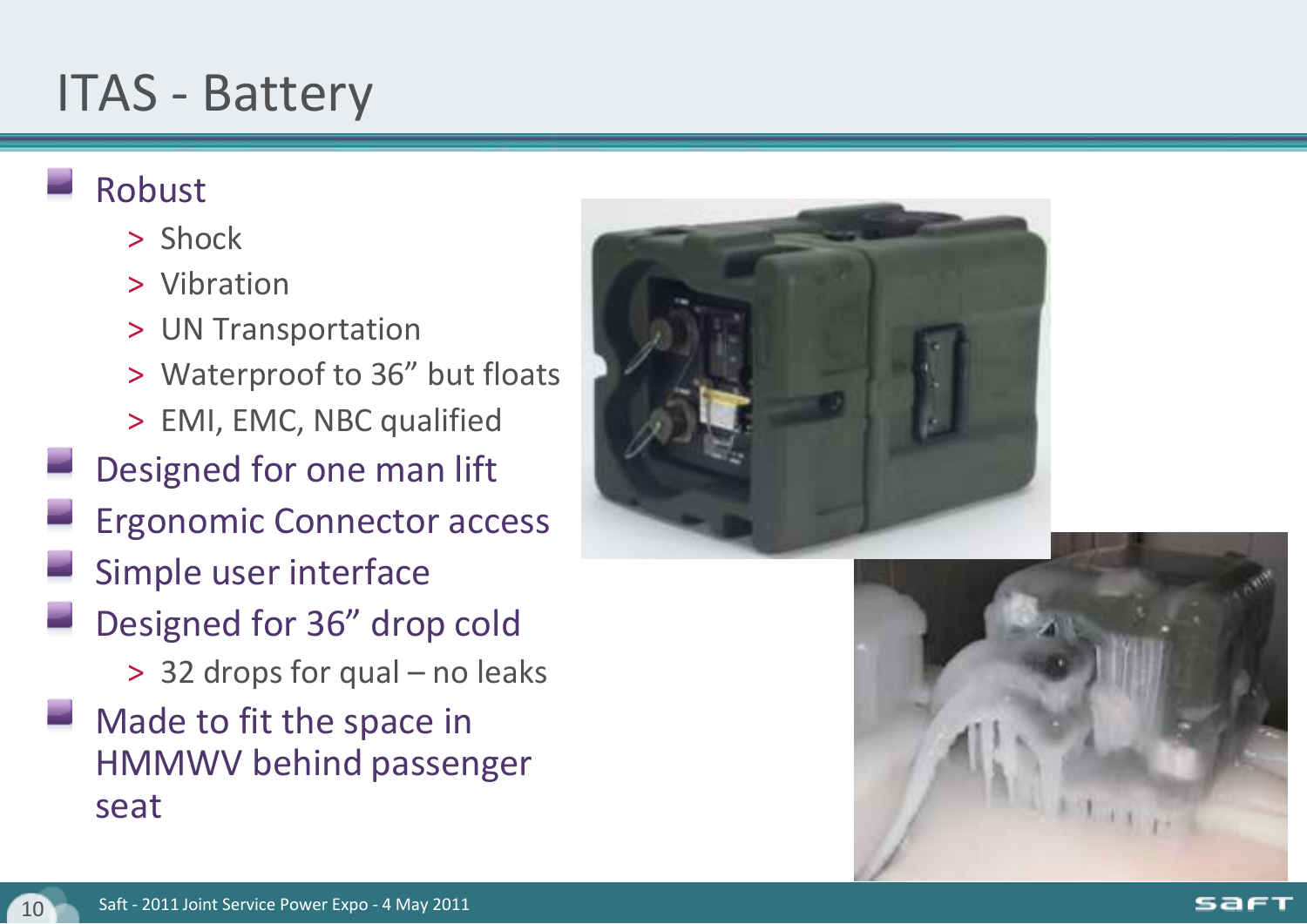## ITAS - Flange Panel Front Controls

- Two Mil spec connectors with connector covers
- BIT lights (BAT, ELEC)
	- > BAT = Cell Pack
	- > ELEC = Electronics
- Display Intensity Control
	- > On (low) / On (high) / Off
- Charge Indicator
- State of Charge LEDs
- Power Switch integral 35A Circuit Breaker
- Override Switch

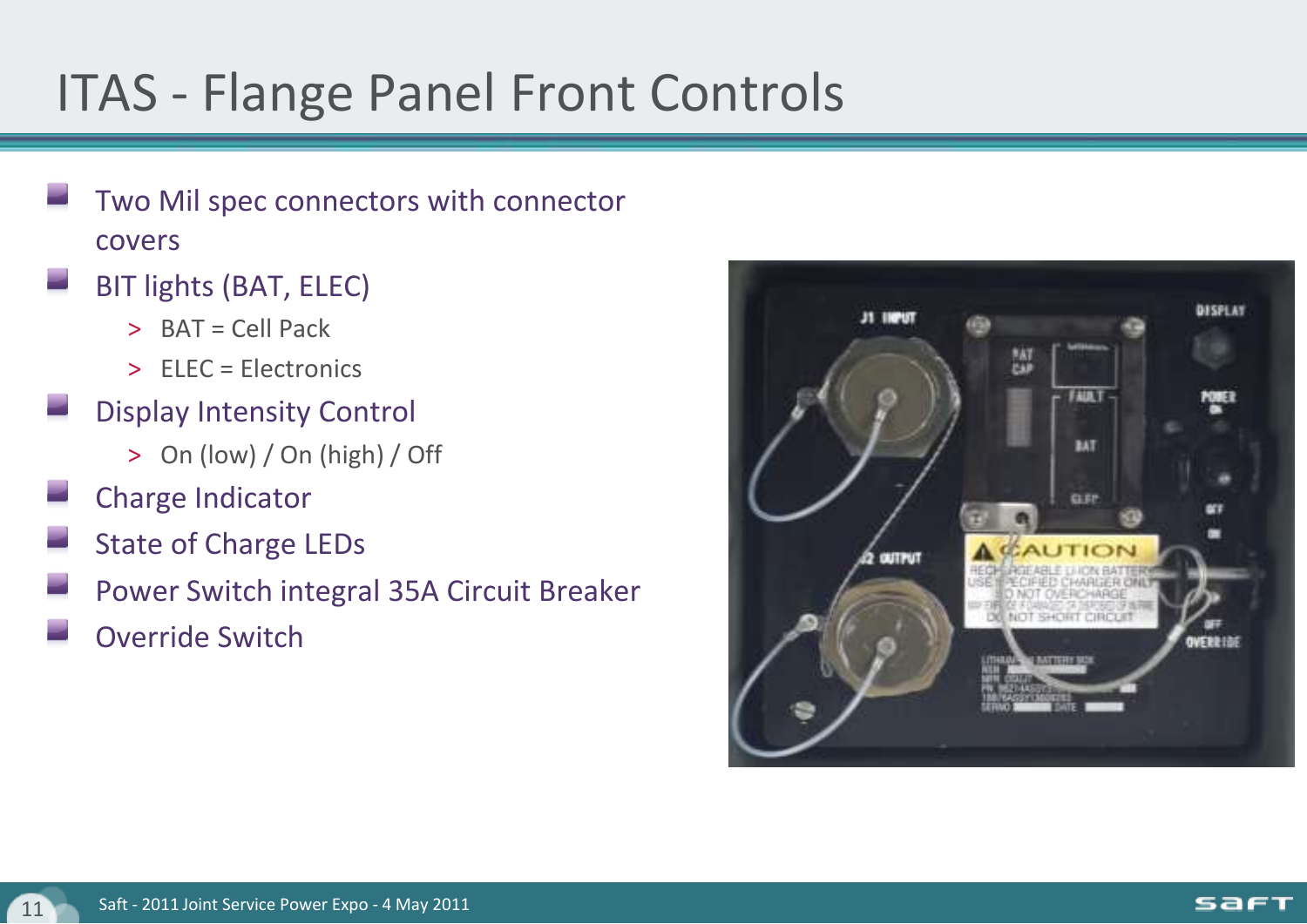## Battery Life

#### Battery life based on few major factors

- > Fundamental Electrochemistry Specific chemistry gives life potential
- > Calendar Time / Temperature Lower temperature gives longer life
- > Discharge Depth and Rate Shallower / slower cycles give longer life
- Methods to determine life take time cycles and calendar time
- $\blacksquare$  Two data sources  $-$  Lab / Field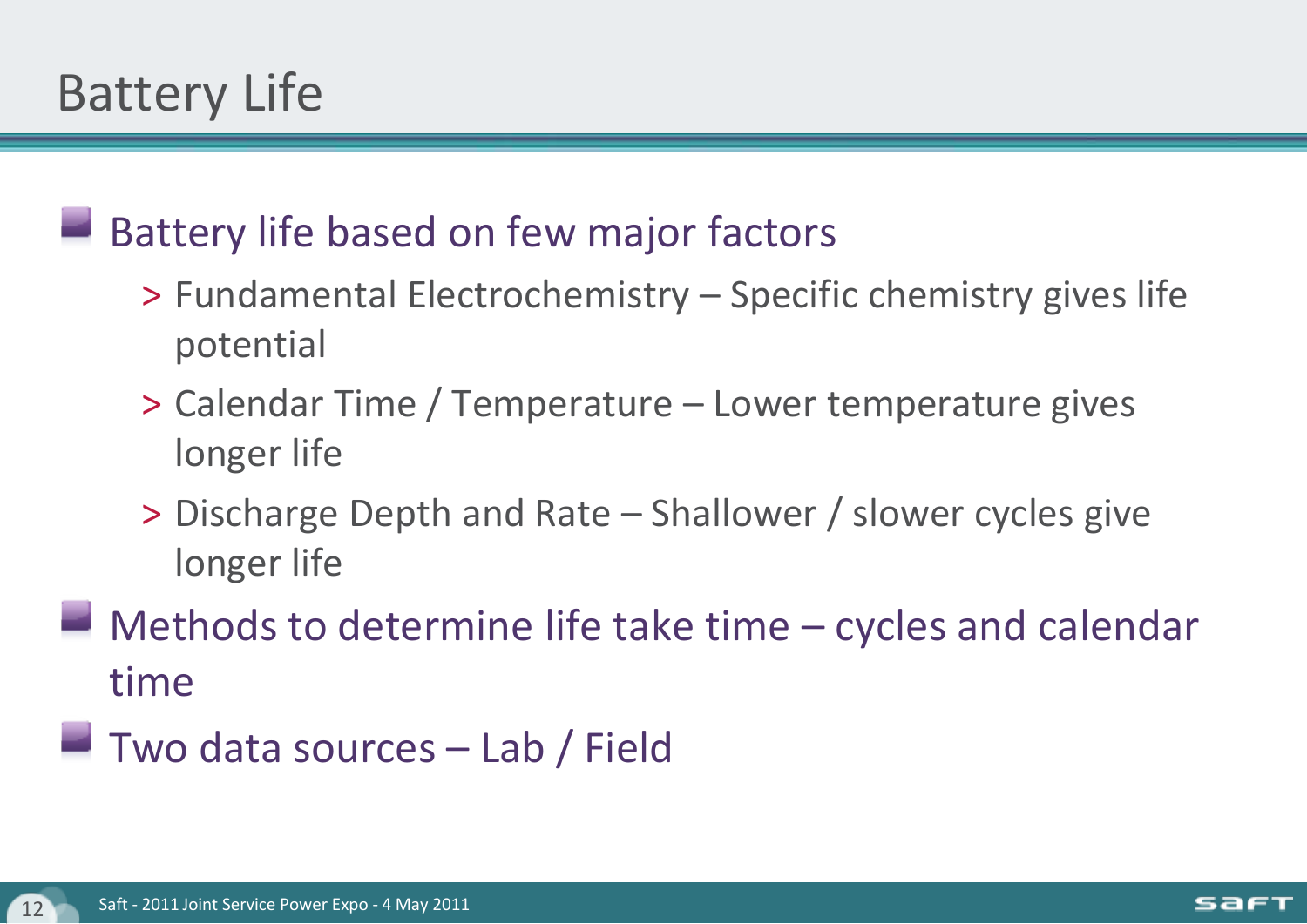#### Battery life defined for given application

- > Typically when battery delivers 80% of new capacity
- Lithium-ion General Life / Technology
	- > No memory effect as in some other chemistries
	- > Does have low rate self discharge
	- > Self discharge will vary from cell to cell
	- > Overcharge is chief systems concern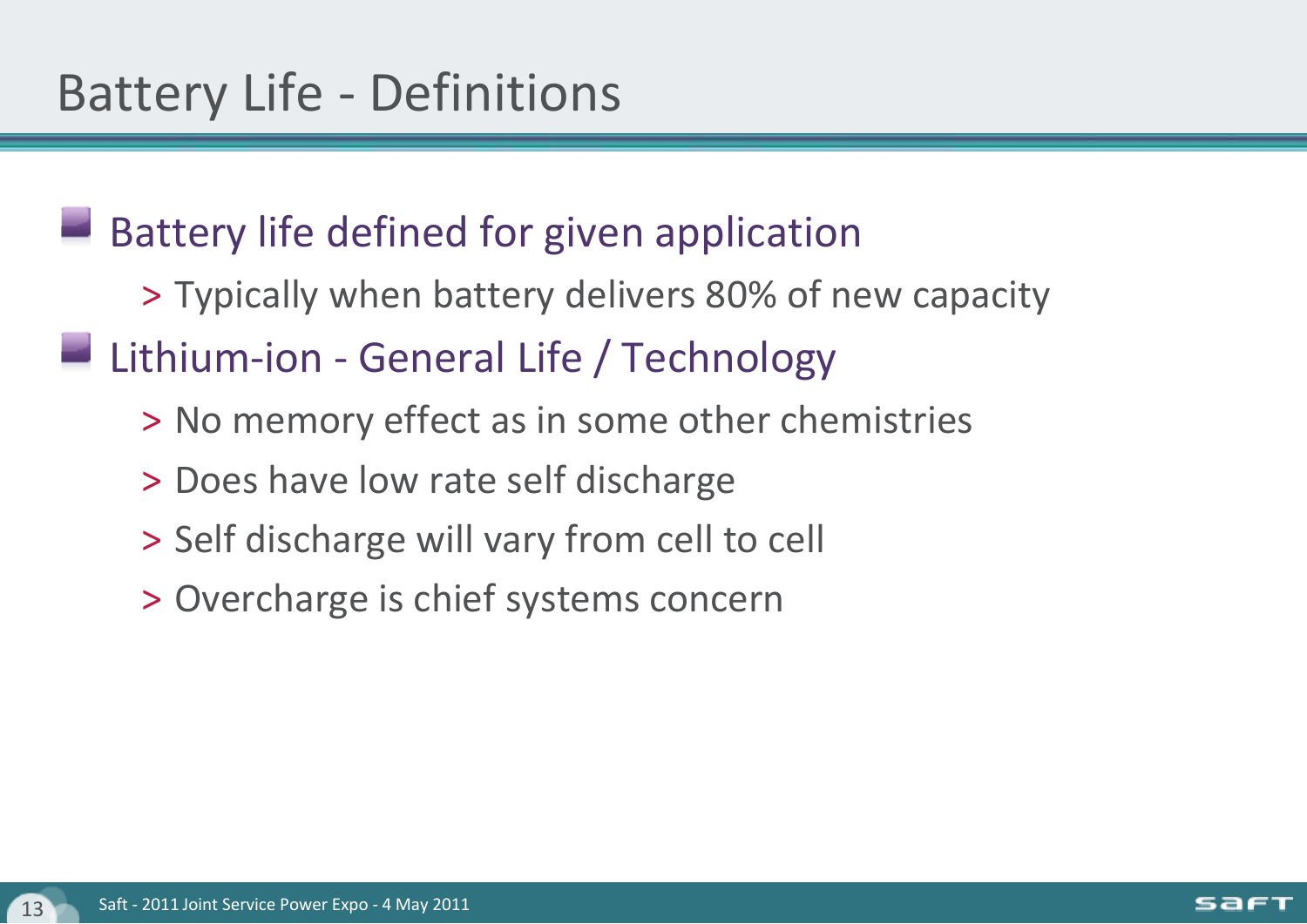## Battery Life - Saft Lithium Ion (NCA)

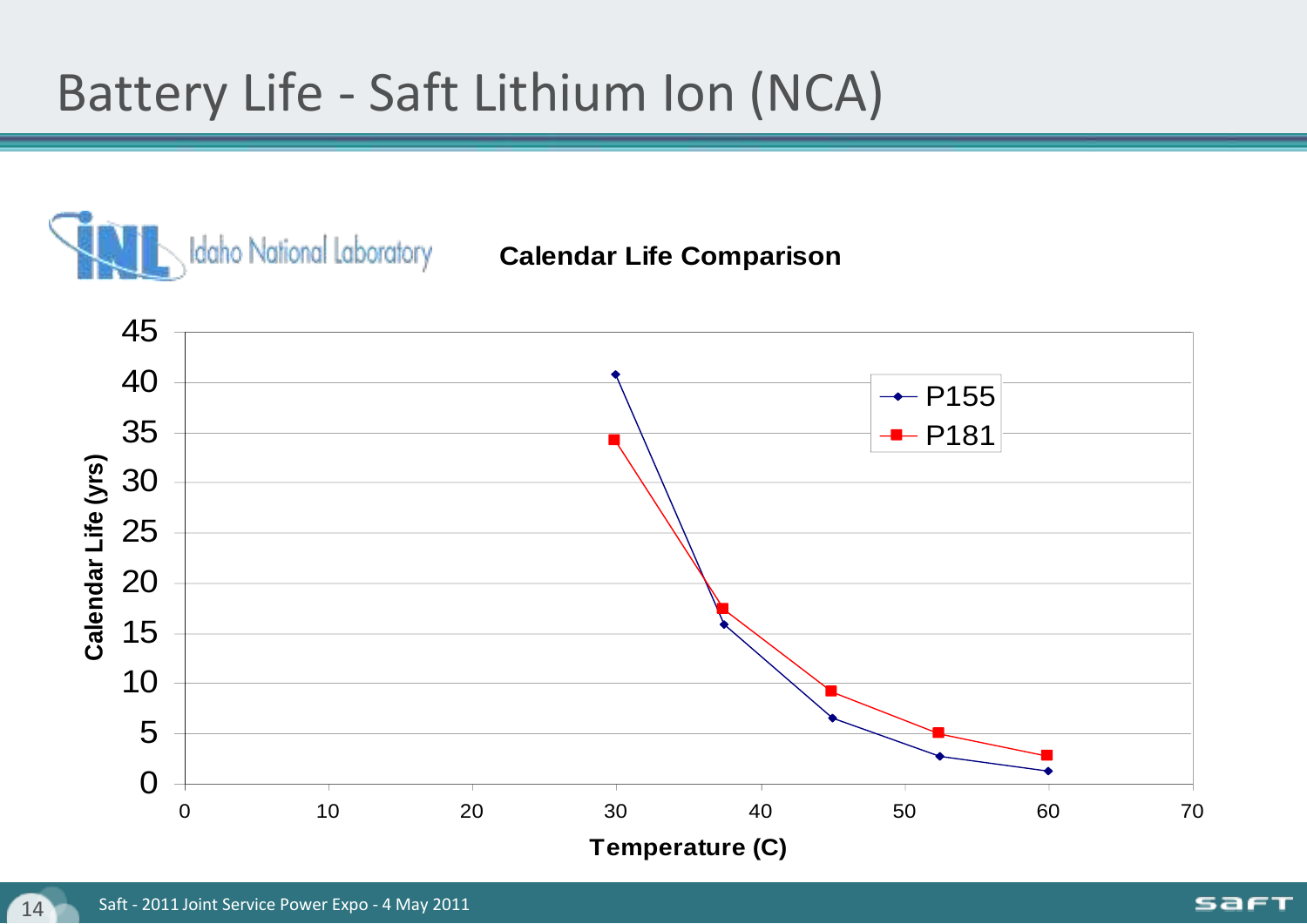#### Battery Life - Calendar Stability at Temperatures



Saft - 2011 Joint Service Power Expo - 4 May 2011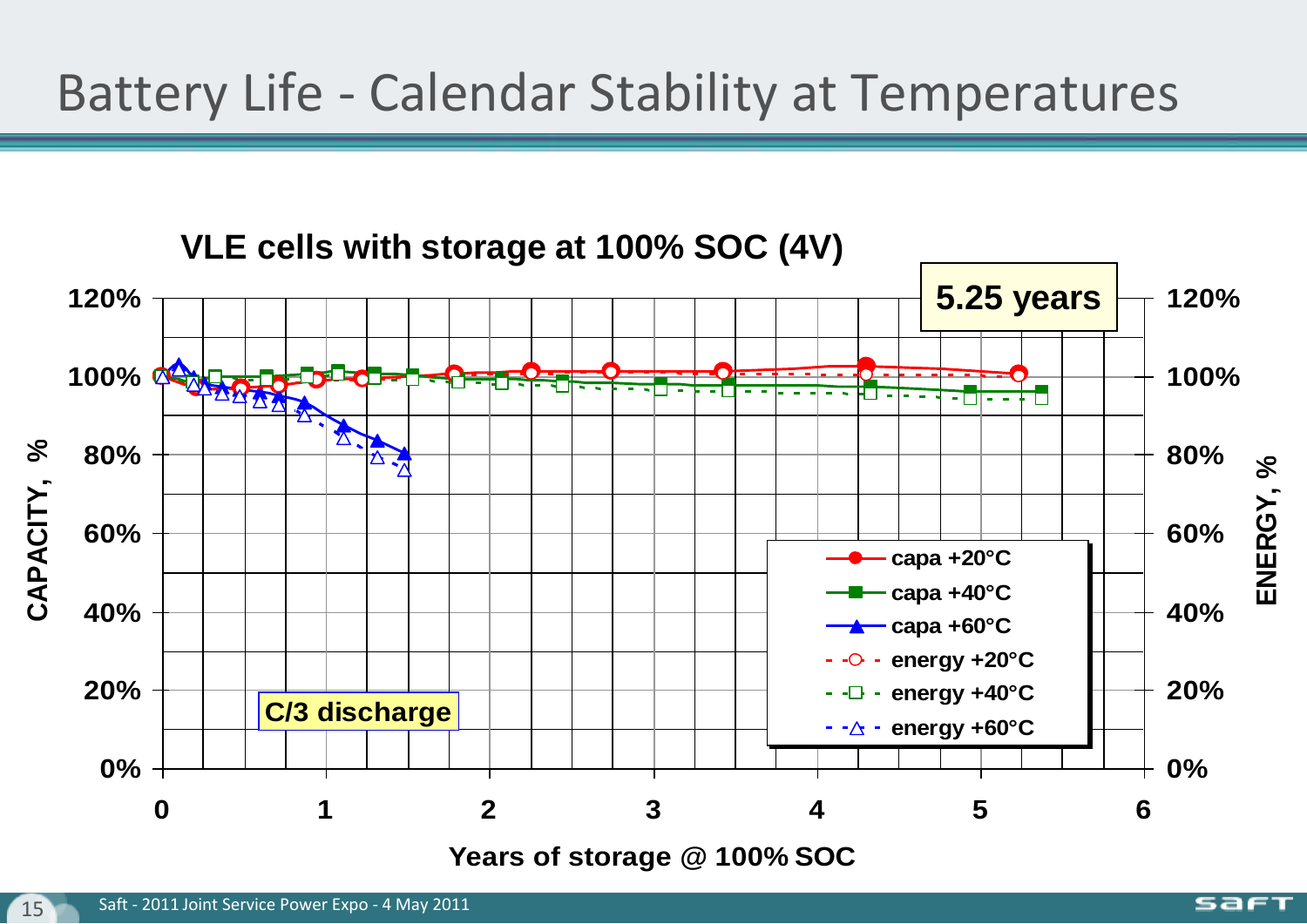#### Battery Life - VES140 Cell for Space

- $\blacksquare$  Space program calendar life testing of Li-ion cells
	- > Cells were very similar to ITAS cells
- Actual > 6 years of storage performed
- Storage done at several different voltages and two different temperatures  $-10^{\circ}$ C and 30 $^{\circ}$ C on float and on Open Circuit Voltage
- **Example 2 Capacity and impedance measured periodically**

| <b>Storage Condition</b>                  | Capacity Loss per Year     | Remaining Runtime after 10 Years<br>(20 hours at start) |
|-------------------------------------------|----------------------------|---------------------------------------------------------|
|                                           | Based on 6.8 years testing | <b>Best Estimate Projection</b>                         |
| 4.0V and $10^{\circ}$ C (50 $^{\circ}$ F) | 0.5%                       | 95% / 19 hours                                          |
| 4.0V and $30^{\circ}$ C (86 $^{\circ}$ F) | 1.2%                       | 88% / 17.6 hours                                        |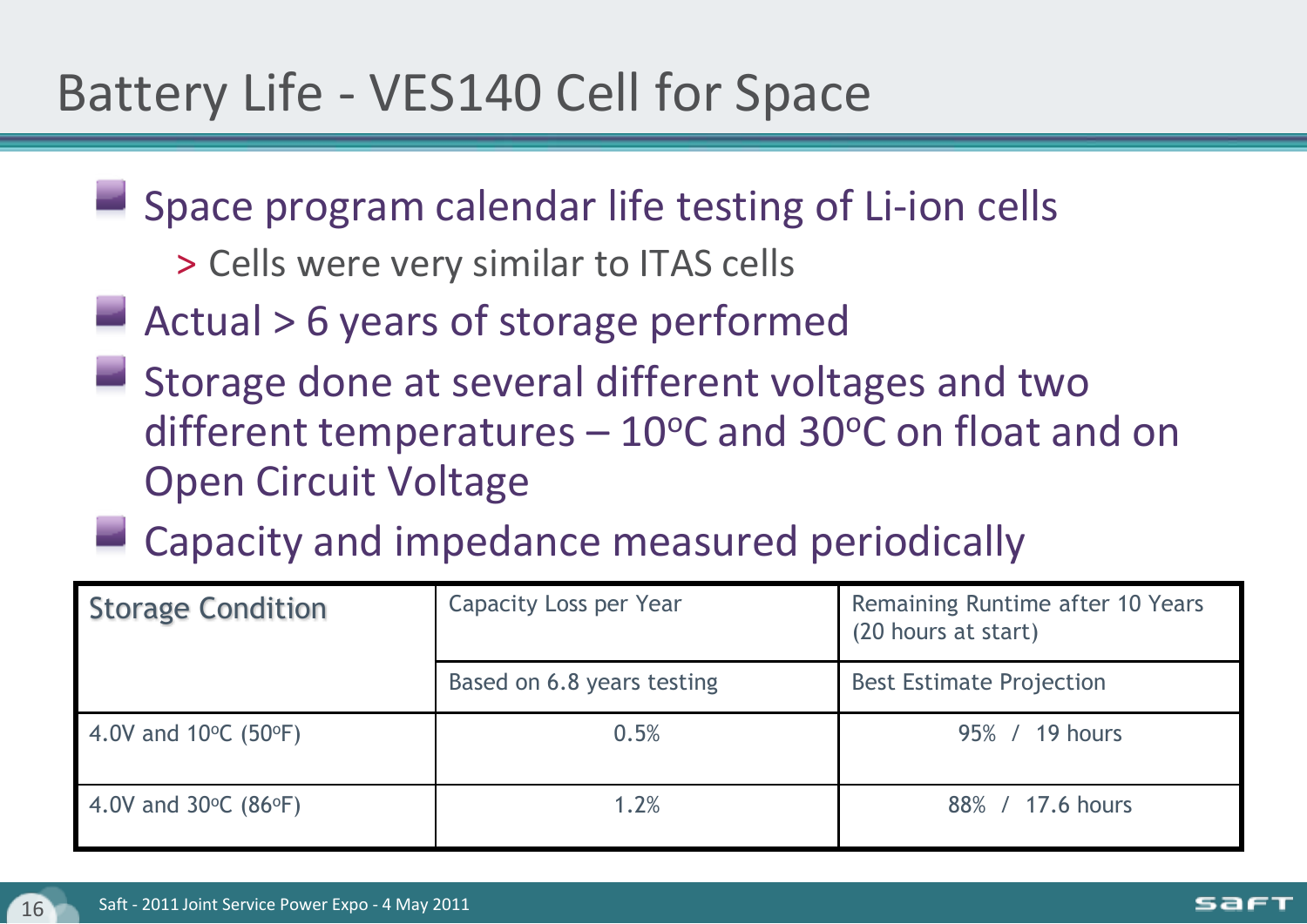#### Battery Life - VES140 Cell for Space

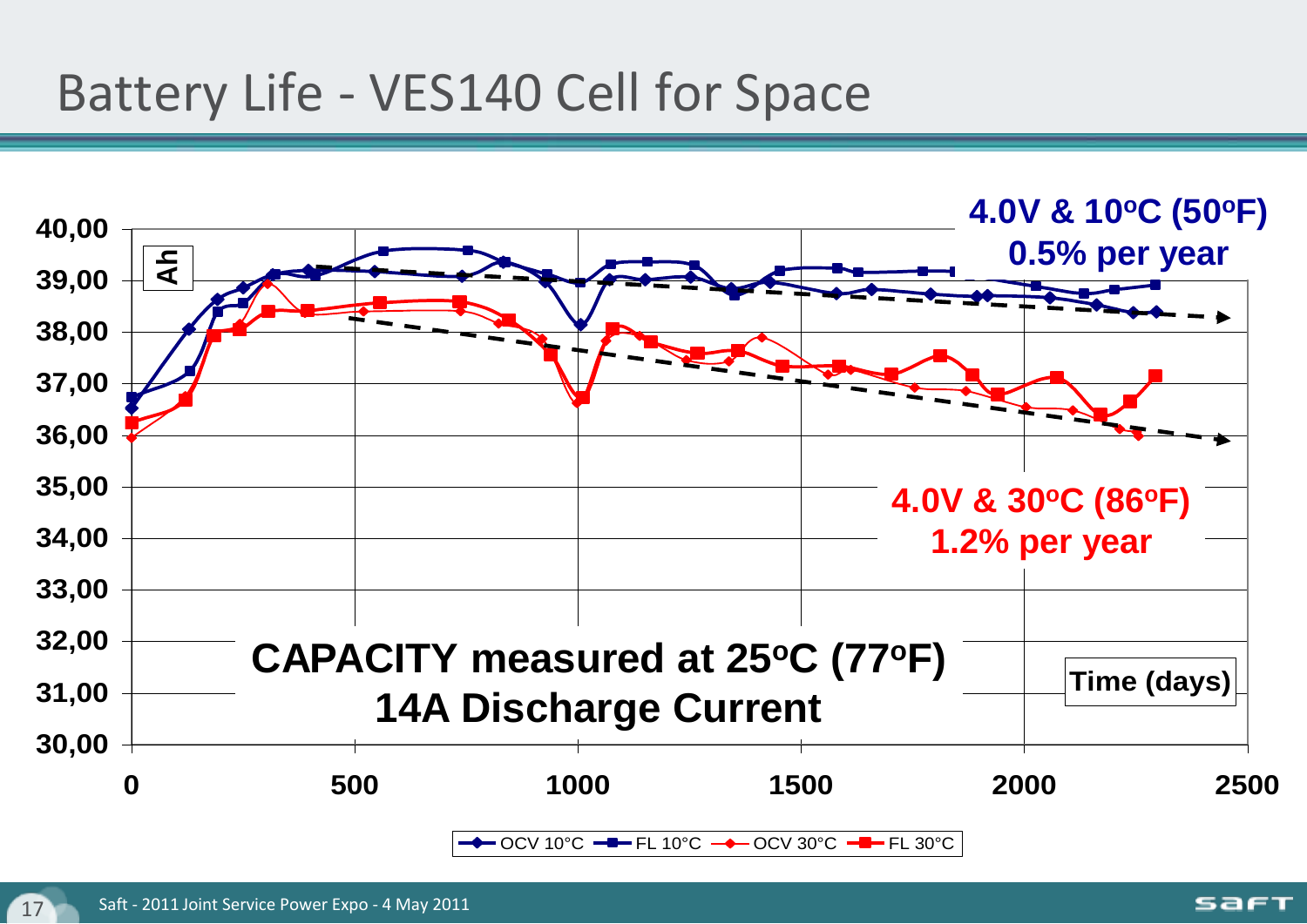## Battery Life – Fielded Batteries

- Batteries SN0064 and SN0187 tested at Saft after 3+ Years uncontrolled use (transit, operational use, etc)
- Battery Capacities were 90.7 Amp Hours and 93.3 Amp **Hours** 
	- > Battery test
		- ITAS simulation discharge at room temperature (C/18 rate)
		- Capacities were above nameplate capacity for new units
	- > Original Cell Capacities were checked
		- Manufacturing data from July and December 2004.
		- Capacities were roughly 45 Amp Hours at medium discharge rate (C/3 rate) – Equivalent to 90 Amp Hours in a battery
- $\blacksquare$  Very low capacity loss after 3+ years uncontrolled use  $\blacksquare$ Roughly 3% in July 2004 unit / No loss in December 2004 unit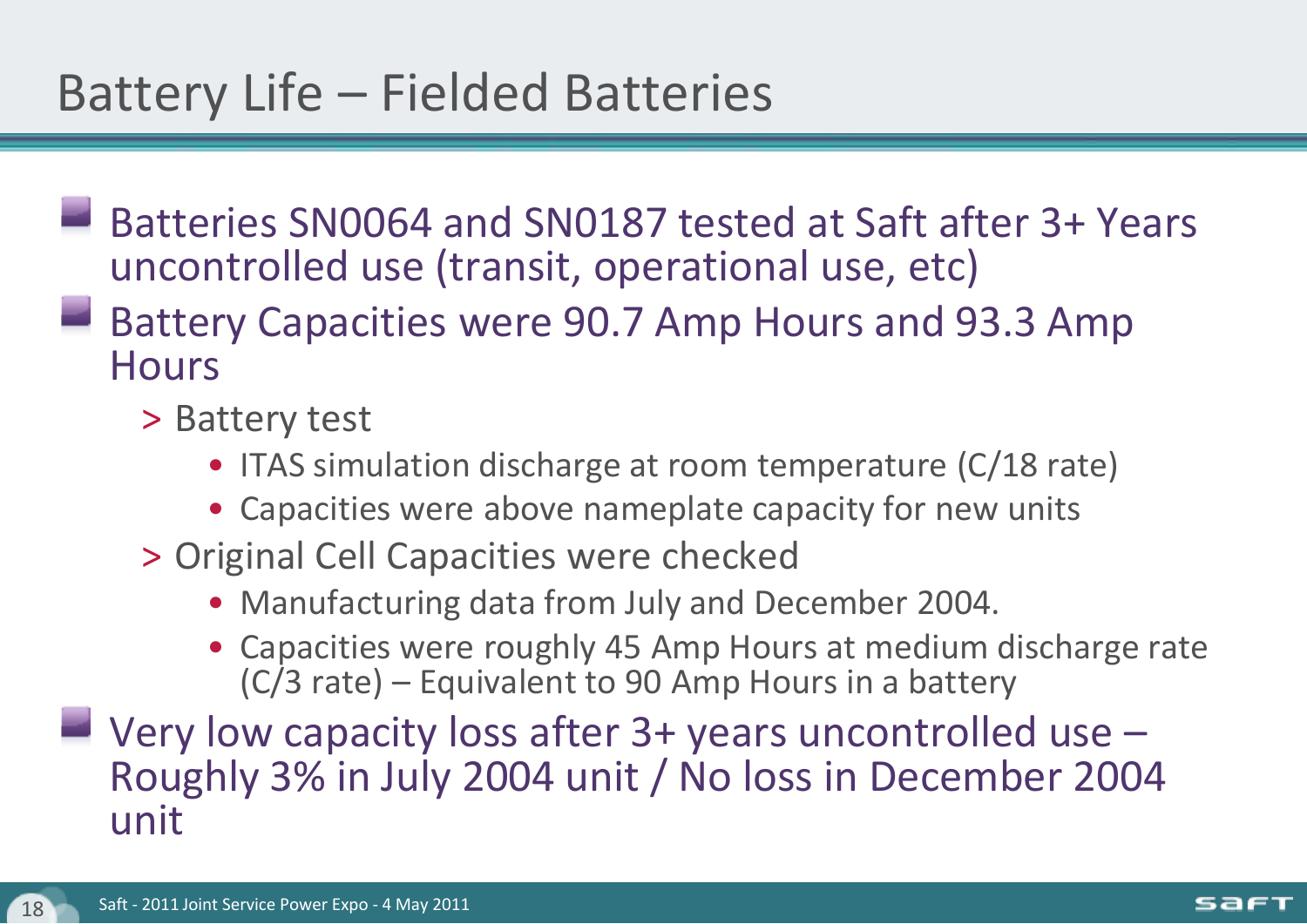$\blacksquare$  Electrochemistry – Not the limiting factor?

> Life of more than 7 years (and counting) demonstrated

**Connectors – Mate / Unmate Cycles** 

> Expected number of cycles for MIL-38999

Interior Components – Foam / Adhesives

> Degrade over time

#### **Physical Abuse**

- > Case damage
- > Lack of charging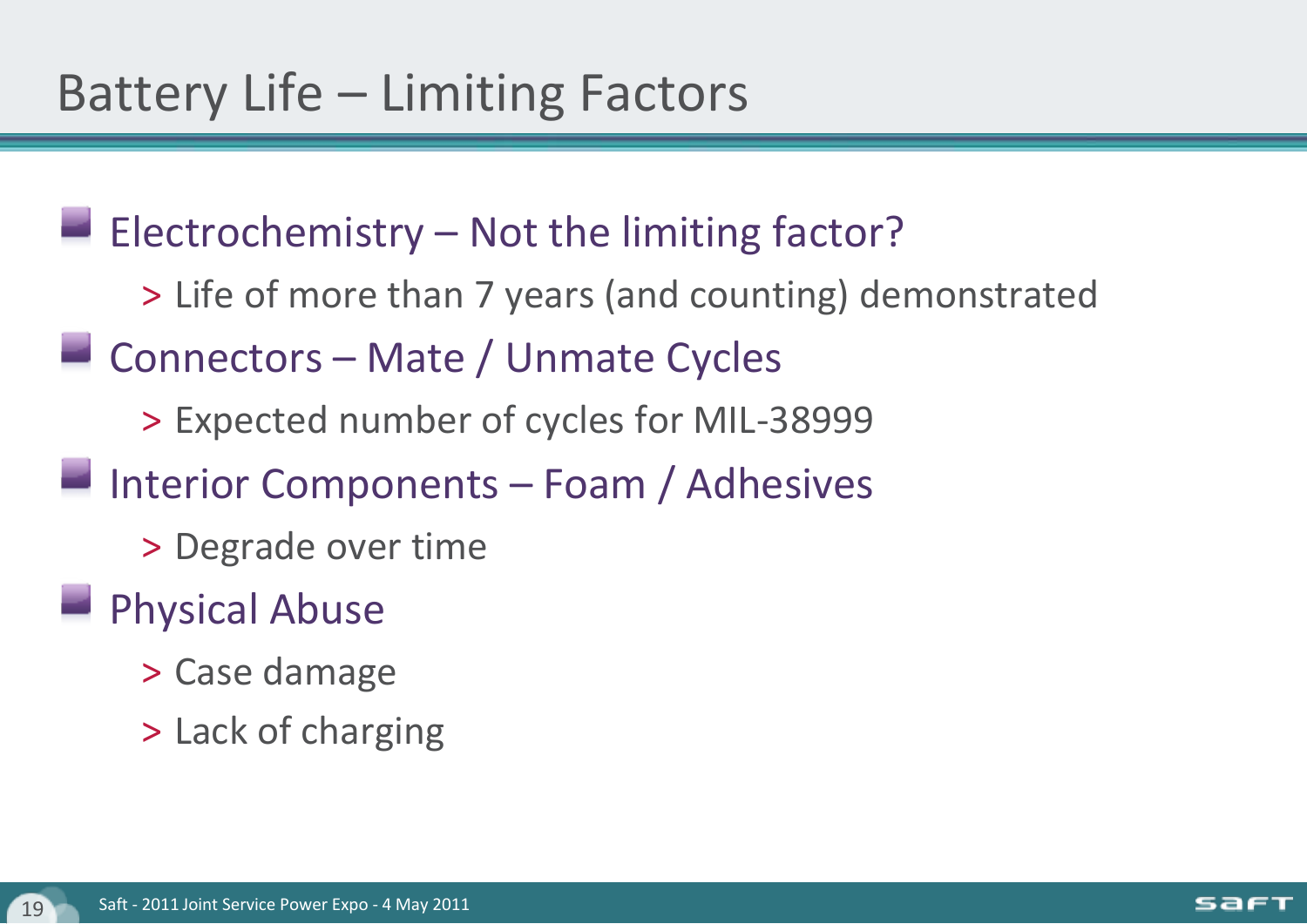#### Fielded Lessons – Alternate Uses

#### Supporting the Warfighter!

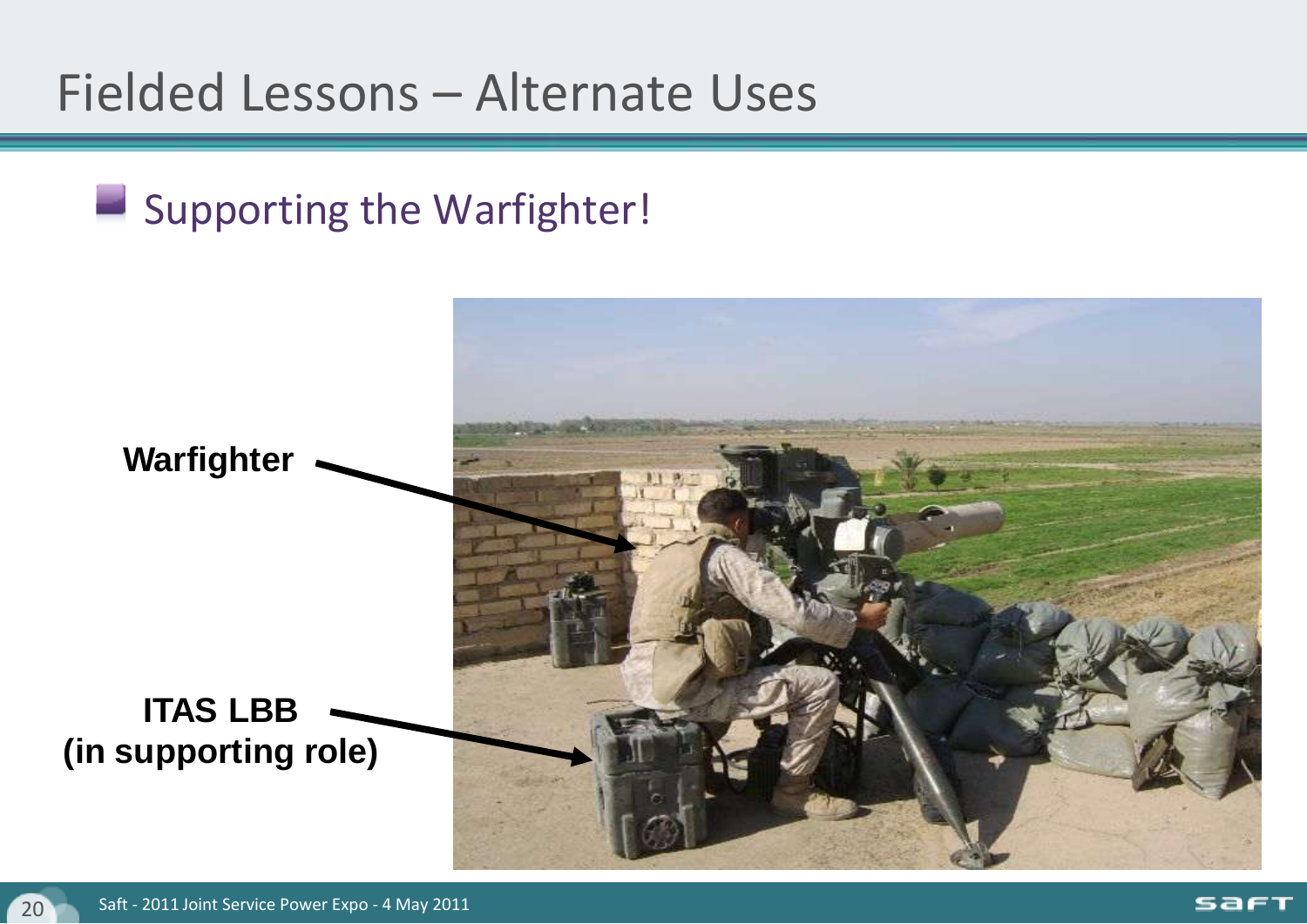#### $\blacksquare$  ITAS LBB contains complete system functionality

- > Overcharge Protection (Primary Function)
	- Multiple Layers
	- Fully independent circuits
- > Cell Balancing
- > Communication with maintainer
- **Lesson: Overcharge protection has been a complete** success
	- > No failure ever!
- $\blacksquare$  Once circuit is in place, what other features can be enabled?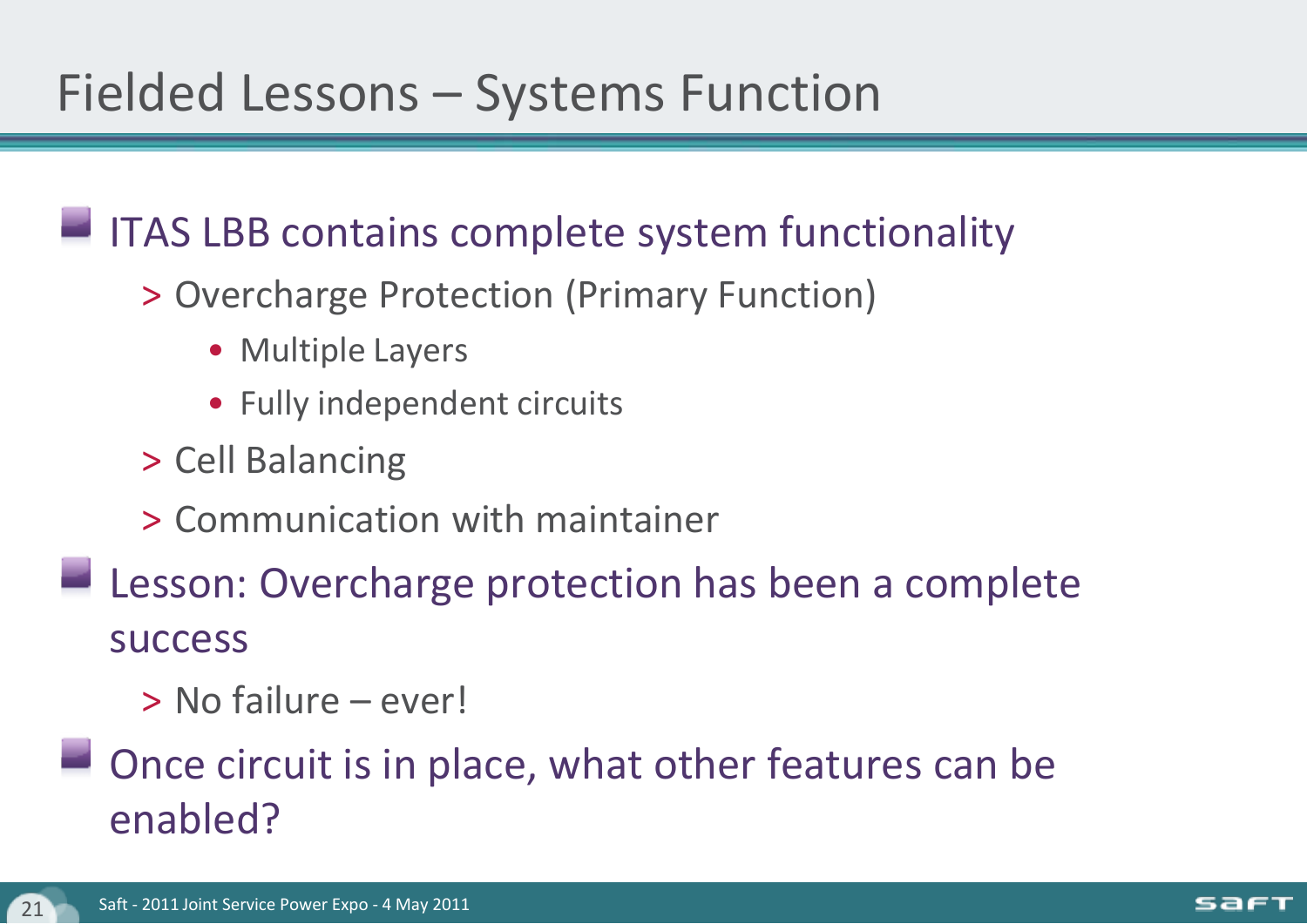## Fielded Lessons – Logistic Challenges

#### Battery Charging

- > Only maintenance needed!
- > Once every 6 months
	- Baseline recommendation
	- Consult Raytheon FSR's for best practice
- > Lesson: Lead cause of battery return

#### Cell Balance

- > Handled by LBB system
- > Lesson: Challenge for battery availability
- $\blacksquare$  Solution Training and Setting Expectations
	- > Article in "The Preventive Maintenance Monthly" (August 2008)
	- > Sharing current information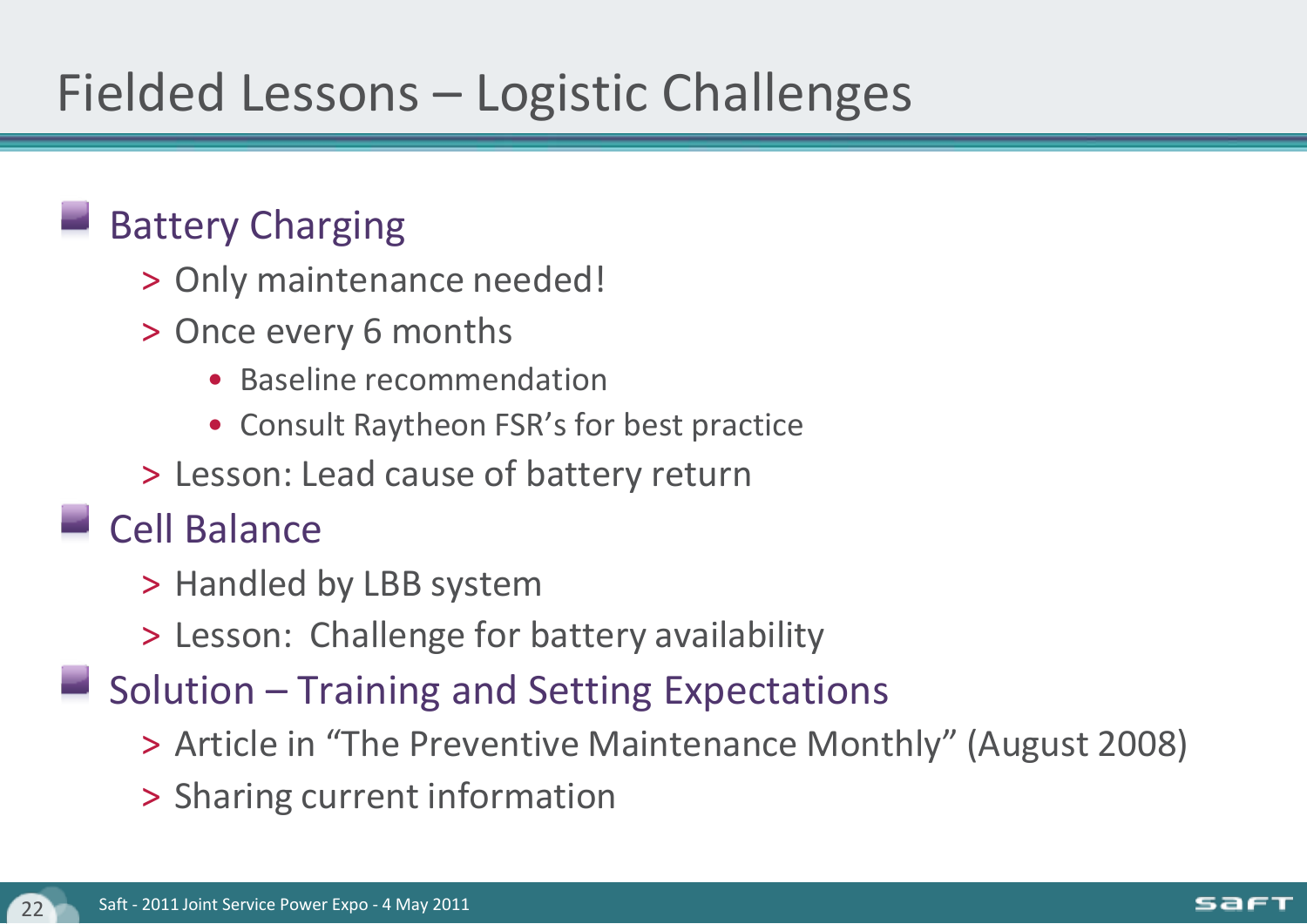#### Fielded Lessons – Logistics - Charging

- Batteries self discharge over time and ensuring a maintenance charge is applied remains a challenge.
- Largest return issue (by far)
- $\blacksquare$  Education of user has helped
- Continued storage at low SOC can lead to irreversible cell damage and require cell replacement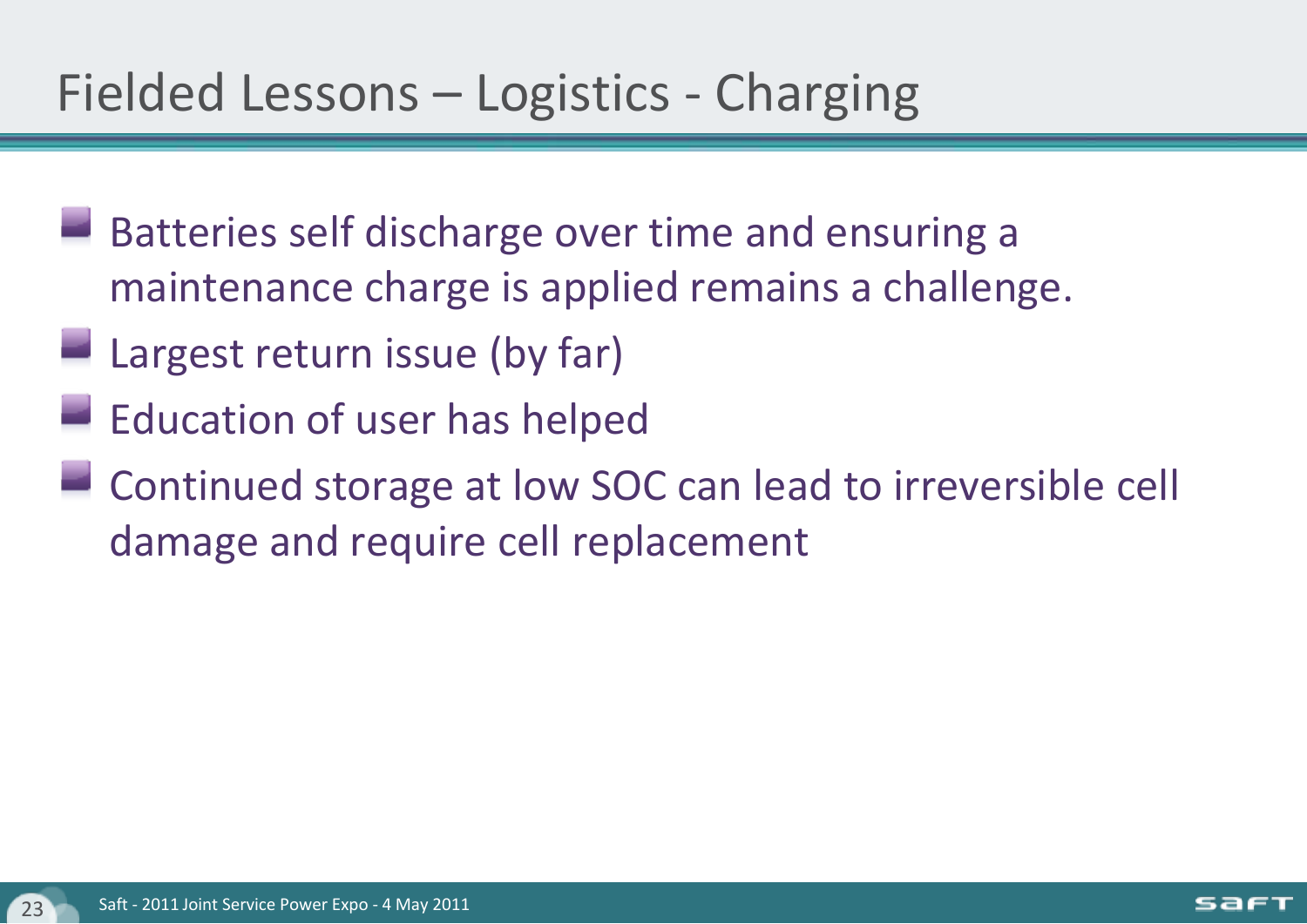## Fielded Lessons – Battle Damage

#### **Enemy Fire**

- > At least five batteries in separate incidents
- > Batteries smoked, vented
- > Not the end of the world!

#### **Overwhelming Damage**

> Bridge collapsed onto one battery

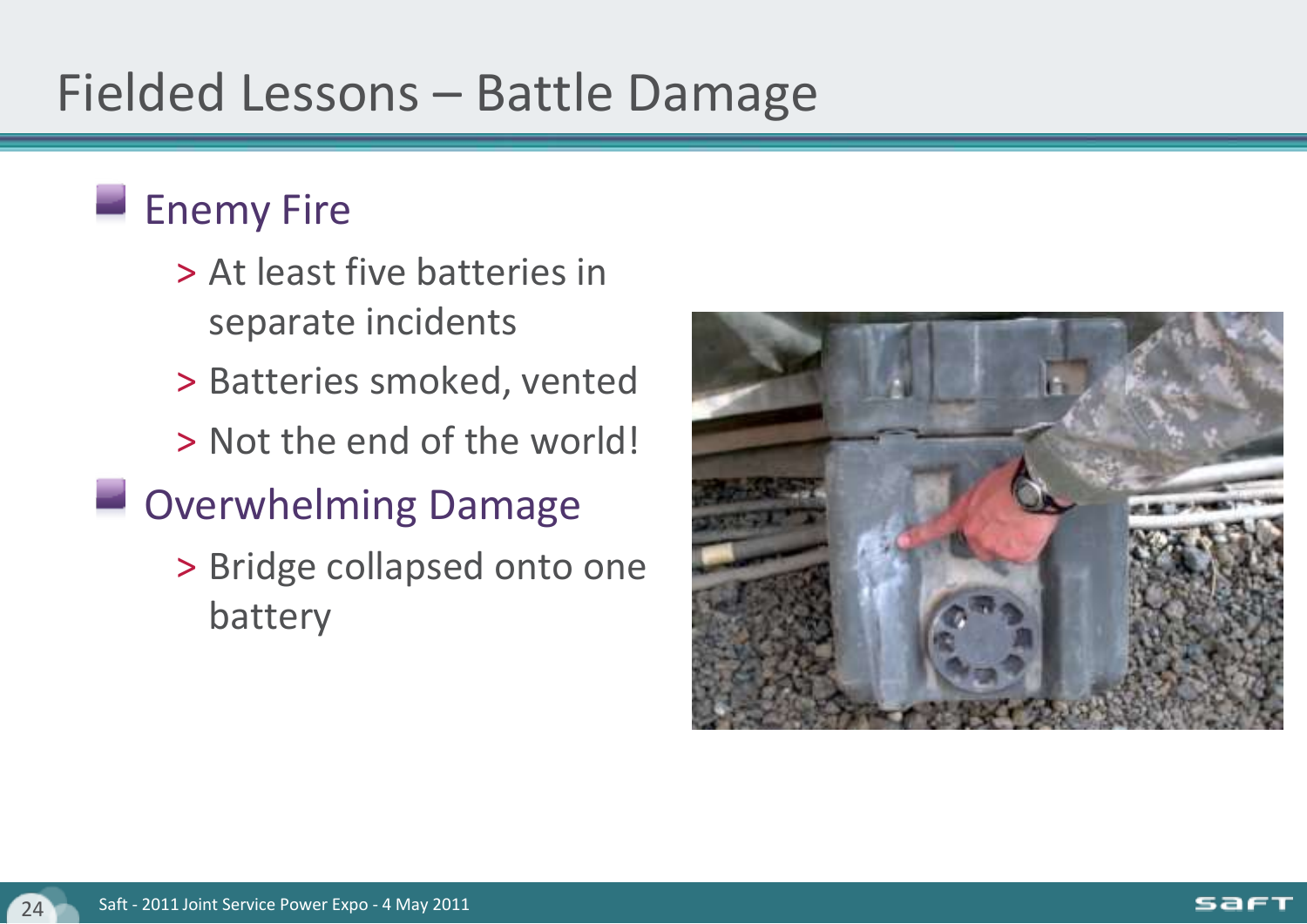# Renewable Energy - Commercial

|                    | <b>Grid level</b>                                                                                                                                                                                                                                                                         | <b>Demand side</b>                                                                                                                                              |
|--------------------|-------------------------------------------------------------------------------------------------------------------------------------------------------------------------------------------------------------------------------------------------------------------------------------------|-----------------------------------------------------------------------------------------------------------------------------------------------------------------|
| <b>Centralized</b> | High power Energy Storage<br>Smoothing / Ramping support<br>ш<br><b>Grid stabilization/Power</b><br>٠<br>Quality<br><b>ABB</b><br>Ancillary services<br>I.<br>Bulk energy storage<br><b>Solar Farms</b><br>Energy dispatching<br>ш<br>Avoid disturbances<br>п<br>Defer grid upgrades<br>Е | Commercial Storage<br>Peak Shaving to avoid<br>ш<br>demand charges                                                                                              |
| <b>Distributed</b> | <b>Smart Grids</b><br>• Controlled energy flows<br>between decentralized<br>generation and grid<br><b>Guadeloupe</b>                                                                                                                                                                      | <b>Smart Consumption</b><br>Sol-ion<br>Self-consumption<br>ш<br><b>Apollo</b><br>Zero-energy houses<br>u.<br>Safe against outages<br>u.<br>High efficiency<br>ш |

**SAFT**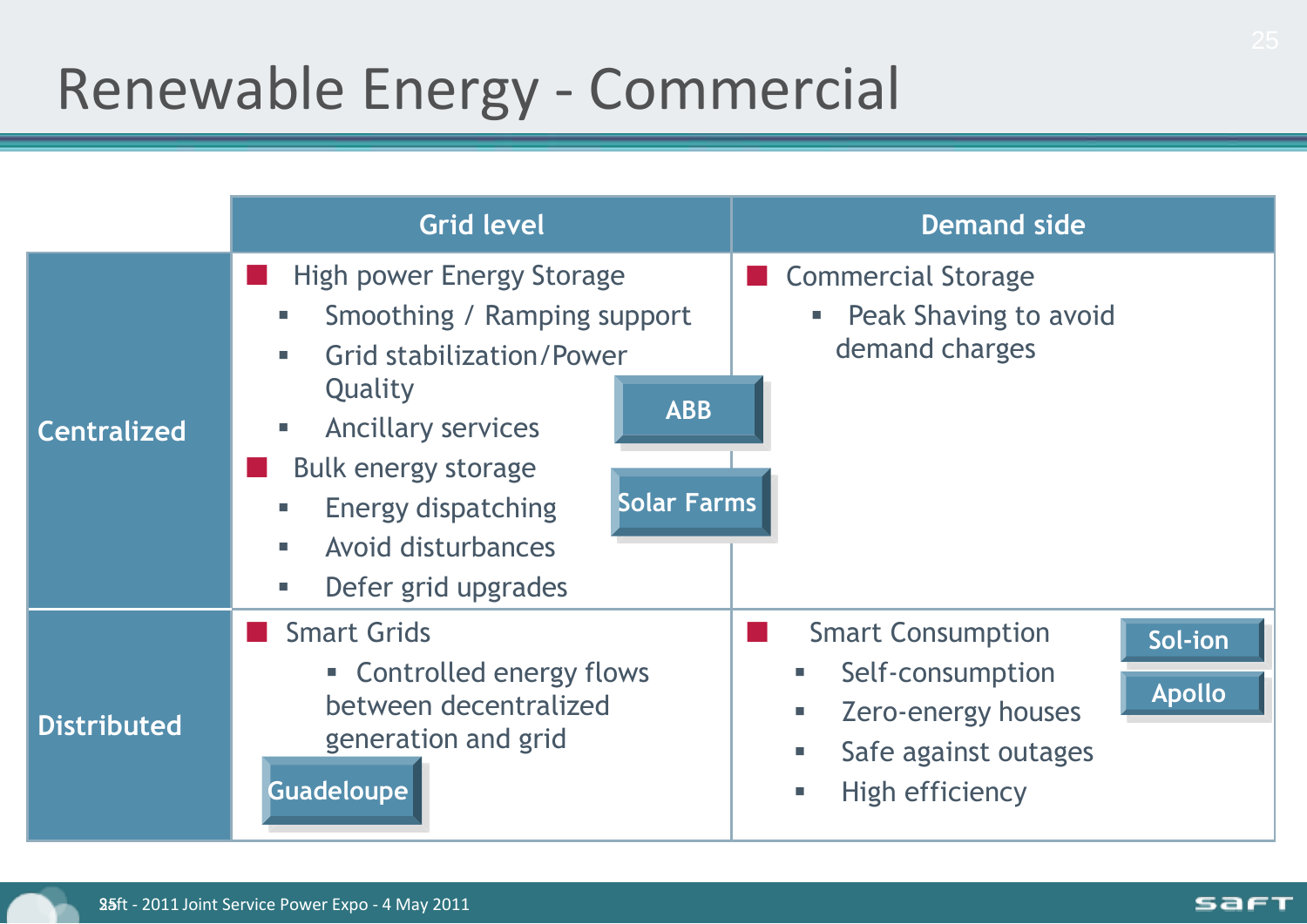# Renewable Energy - Military

|                    | <b>Grid level</b>                                                                                                                                                                                                                                                                                               | <b>Demand side</b>                                                                                                                                                               |
|--------------------|-----------------------------------------------------------------------------------------------------------------------------------------------------------------------------------------------------------------------------------------------------------------------------------------------------------------|----------------------------------------------------------------------------------------------------------------------------------------------------------------------------------|
| <b>Centralized</b> | High power Energy Storage<br>Smoothing / Ramping support<br>ш<br><b>Grid stabilization/Power</b><br>r<br>Quality<br><b>ABB</b><br>Ancillary services<br>Е<br>Bulk energy storage<br><b>Solar Farms</b><br>Energy dispatching<br>ш<br>Avoid disturbances<br>п<br><b>Installation</b><br>Defer grid upgrades<br>ш | Commercial Storage<br>Peak Shaving to avoid<br>ш<br>demand charges                                                                                                               |
| <b>Distributed</b> | <b>Smart Grids</b><br>• Controlled energy flows<br>between decentralized<br>generation and grid<br><b>FOB</b><br><b>Guadeloupe</b>                                                                                                                                                                              | <b>Smart Consumption</b><br>Sol-ion<br>Self-consumption<br><b>Apollo</b><br>Zero-energy houses<br>٠<br>Safe against outages<br>u.<br>High efficiency<br>u.<br><b>Squad / FOB</b> |

**SAFT**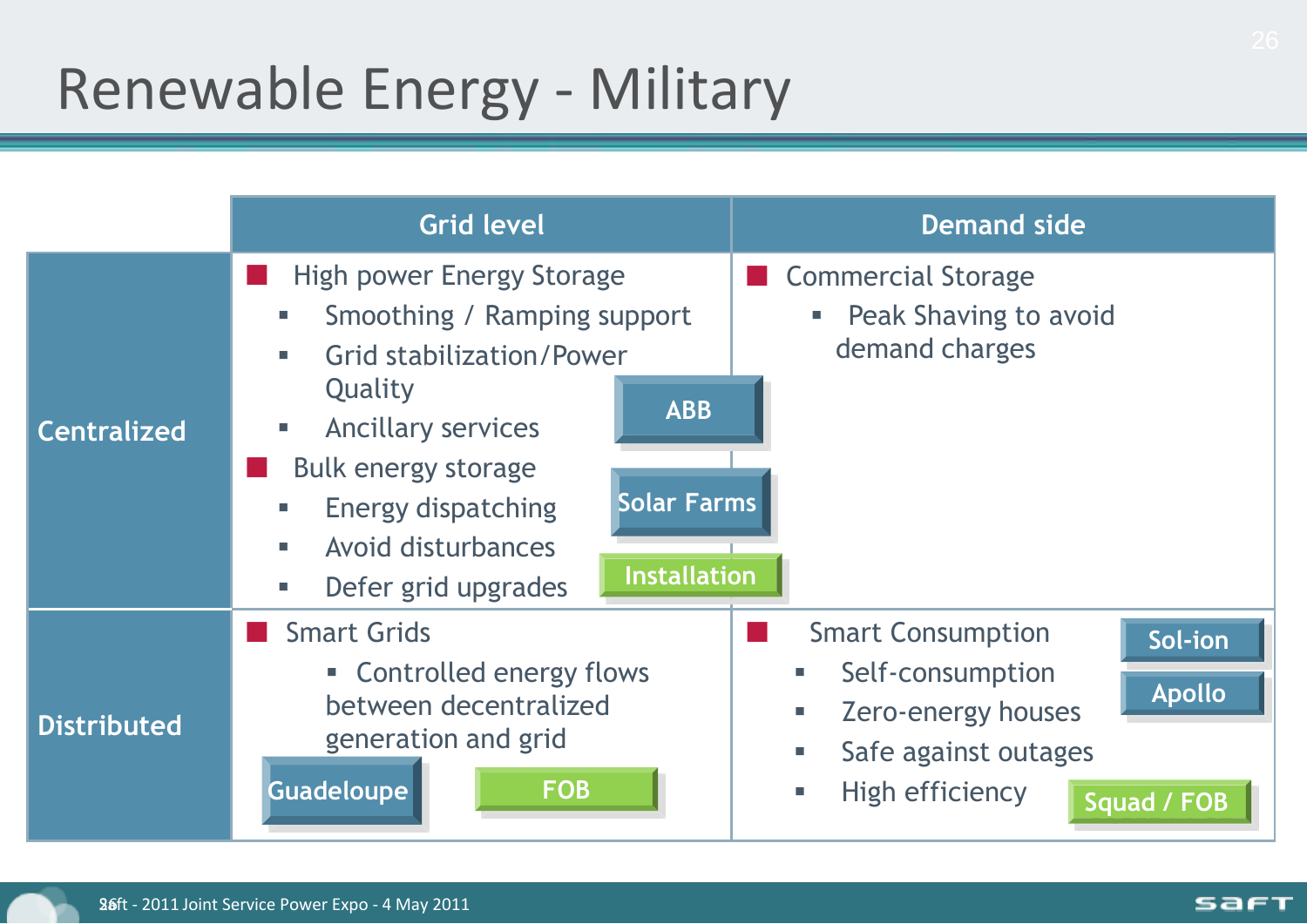# Renewable Energy – Military / Squad Power

|                    | <b>Grid level</b>                                                                                                                                                                                                                                                               | <b>Demand side</b>                                                                                                                                                    |
|--------------------|---------------------------------------------------------------------------------------------------------------------------------------------------------------------------------------------------------------------------------------------------------------------------------|-----------------------------------------------------------------------------------------------------------------------------------------------------------------------|
| <b>Centralized</b> | High power Energy Storage<br>Smoothing / Ramping support<br>U.<br><b>Grid stabilization/Power</b><br>٠<br>Quality<br>Ancillary services<br>J.<br>Bulk energy storage<br>Energy dispatching<br>U.<br>Avoid disturbances<br>٠<br><b>Installation</b><br>Defer grid upgrades<br>U. | Commercial Storage<br>Peak Shaving to avoid<br><b>College</b><br>demand charges (avoid inefficient<br>use of costly fuel)<br><b>FOB</b>                               |
| <b>Distributed</b> | <b>Smart Grids</b><br>• Controlled energy flows<br>between decentralized<br>generation and grid (size<br>generation<br><b>FOB</b><br>to load)                                                                                                                                   | <b>Smart Consumption</b><br>Self-consumption (renewable)<br>Zero-energy (reduced fuel need)<br>m.<br>Safe against outages (mission)<br>High efficiency<br>Squad / FOB |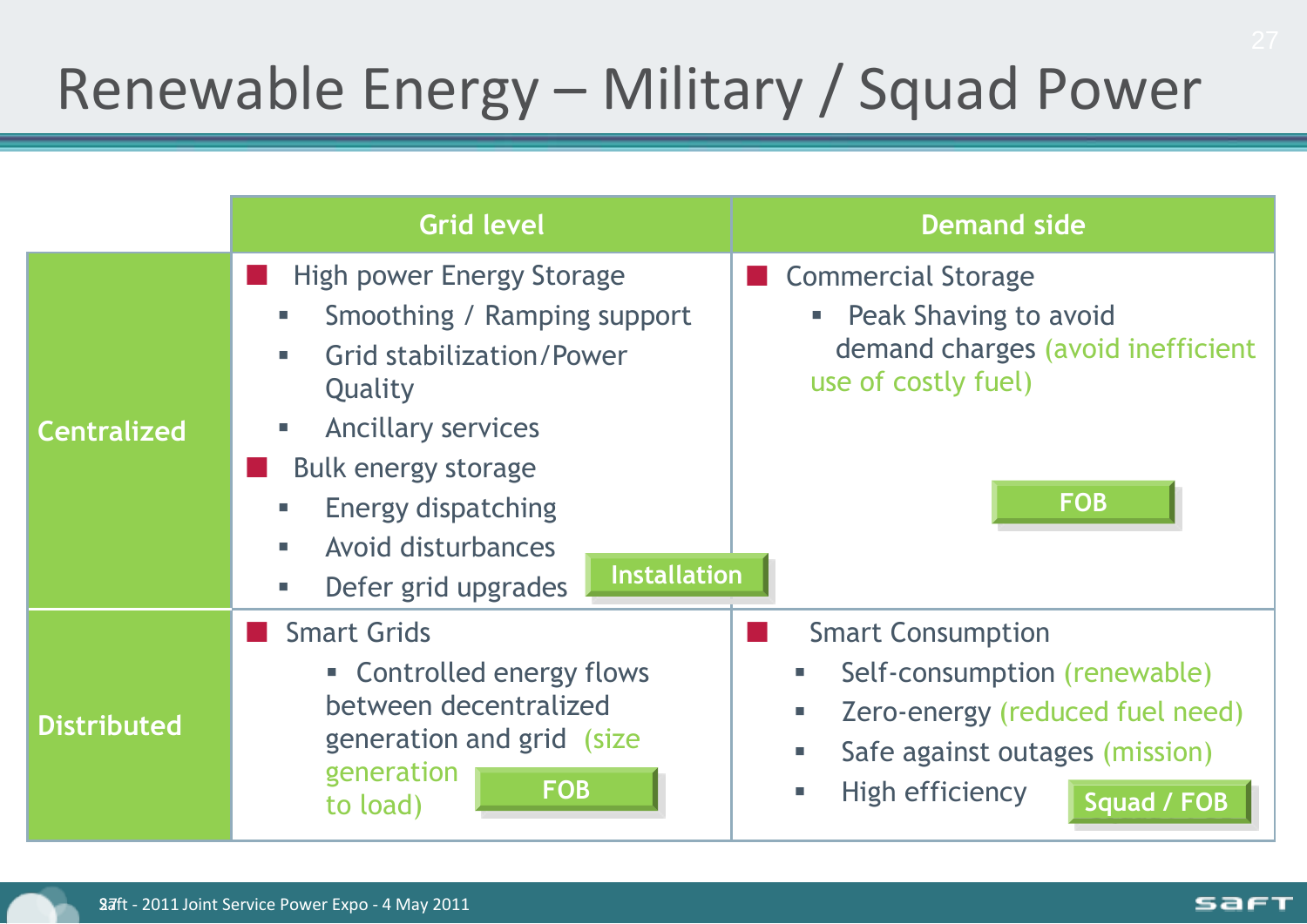#### Advanced Lithium Power Source

- $\blacksquare$  Development from the ITAS LBB Performance Heritage
- **On board AC and DC charging Convenient Charging**
- **Lower Voltage range**
- $\blacksquare$  Wider variety of applications  $\blacksquare$  Simple integration

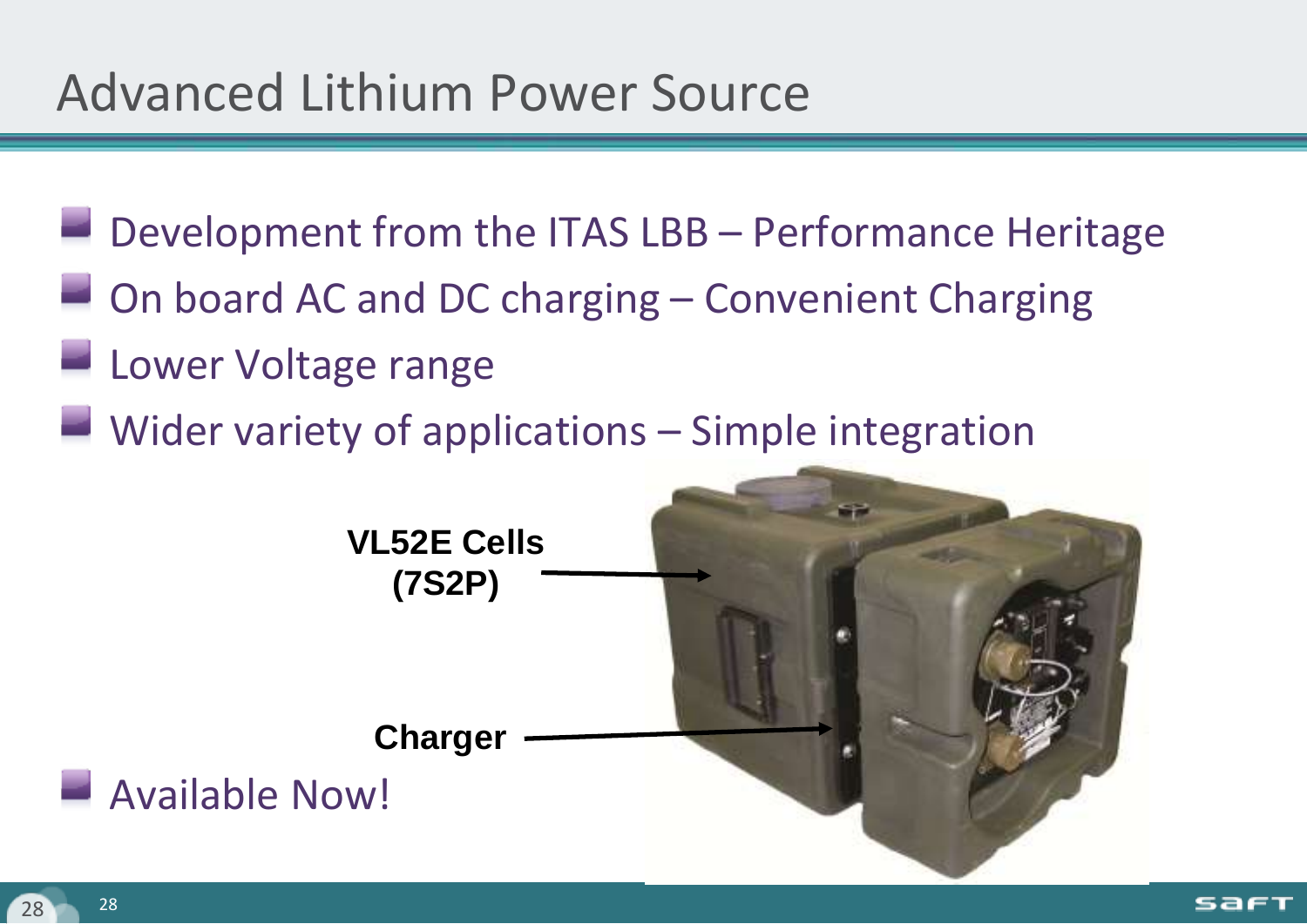## Physical Configuration

×, Dimensions: (inches)







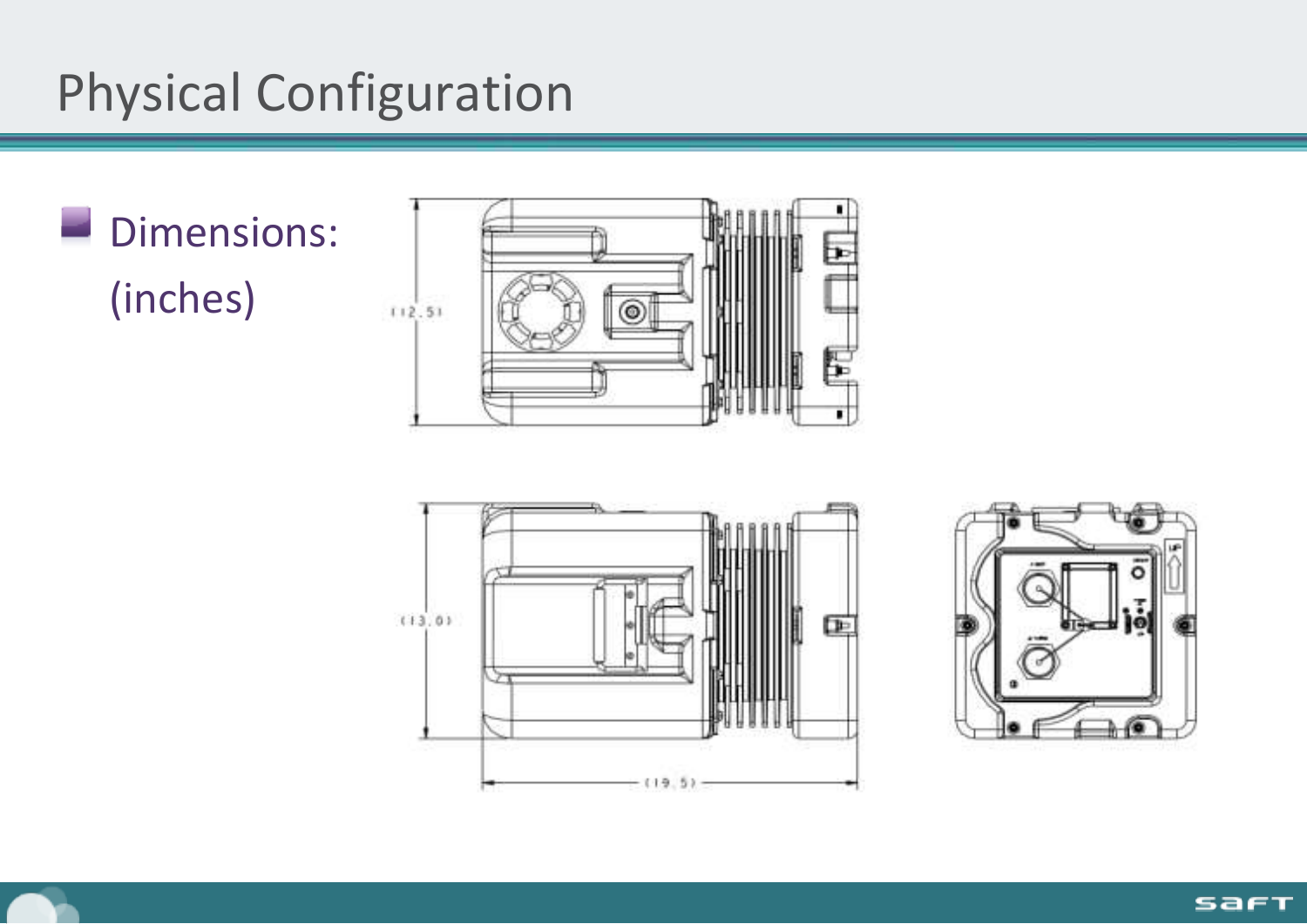## Discharge / Charging Options

#### DC Output

> 30 Amp circuit breaker protected

#### AC Input

- > AC input can vary 110/220V
- > Less than 10 Amp draw at 110V

#### DC Input

- > Connects to 28V Nominal MIL ground vehicle bus
- > Uses bus voltage to determine when to charge
	- only when engine operational
- > Accepts up to ~10 Amp charging energy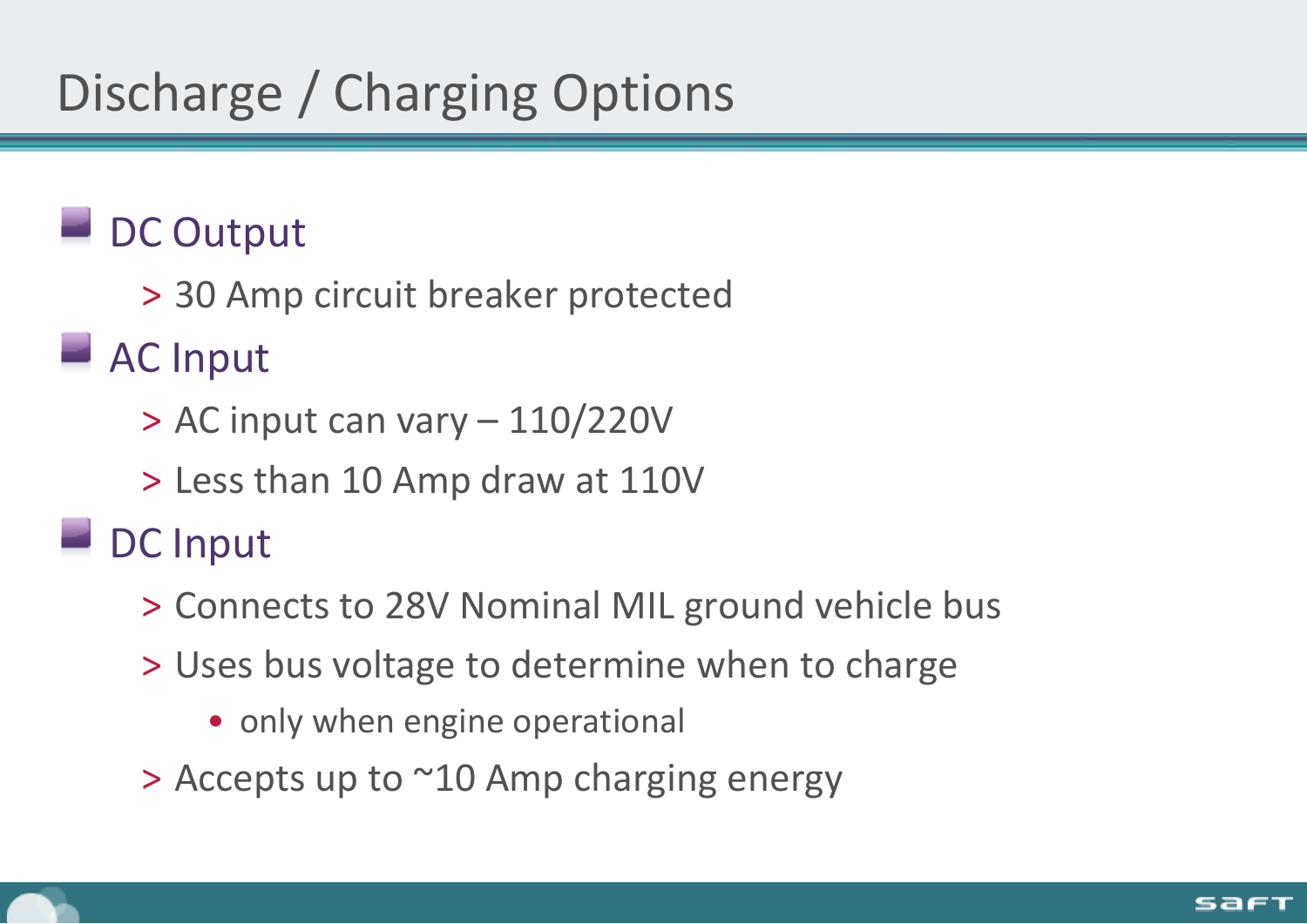## Data / System Graphical Interface Tool

| Erter Thisger<br>Eak RS422<br><b>FISHER</b>                                                                                                                                                                                                                                      | Battery Tolemetry<br>- Williams<br><b>Voltage 1</b><br>Veltage 3<br>Voltage 4<br><b>Woltage 2</b><br>3.998<br>3,901<br>3.996<br>3.895<br><b>Modhaque G</b><br>Veltaux 5<br>Veltage 2<br>7.099<br>3.005<br>3,097<br>Average y<br>Vehicle Farrell<br>3.897<br>Voltage 1<br><b>Same</b><br>Telecostry<br>Тизиригалин<br>Heater Sense: RS-422 PS<br>Wend.<br>2507<br>0.000<br>0.000<br>25 | <b>Dumary States</b><br><b>SOC</b><br><b>Battery State</b><br><b>SO%</b><br><b>CRUSNG</b><br>Preparing In charge.<br><b>Handley OBI Visitages</b><br><b>Shouter States</b><br>28,000<br>OFF<br><b>CHIT Stationy Volknigs</b><br>Changes Tel:<br>28.0<br><b>OPF</b><br><b>Capacity Hemaming</b><br>Discharge Fet |
|----------------------------------------------------------------------------------------------------------------------------------------------------------------------------------------------------------------------------------------------------------------------------------|---------------------------------------------------------------------------------------------------------------------------------------------------------------------------------------------------------------------------------------------------------------------------------------------------------------------------------------------------------------------------------------|-----------------------------------------------------------------------------------------------------------------------------------------------------------------------------------------------------------------------------------------------------------------------------------------------------------------|
| Bahance<br><b>Call 4</b><br><b>Cell 1</b><br>Call 2<br><b>Call</b><br>o<br>ல<br>Cell S.<br>Cell 6<br>CerE<br>ю                                                                                                                                                                   | <b>Built In Tests</b><br><b>CERT</b><br><b>RICAS EMPH</b><br>Pandost<br><b>BAT Light</b><br><b>LES Peace</b><br><b>Shutskomn</b><br>Internal<br><b>BIT Houses</b><br><b>LIST Fault</b><br><b>THEFT</b><br>View BIT<br>\$62.2 30.<br>1221 7<br><b>AUX 27</b><br><b>BUE 31</b><br><b>Florester</b>                                                                                      | $-4320$<br>ON<br><b>Voltage Extenues</b><br>Mine Cell Voltage<br>Cuit a<br>3.901<br>n.<br>世界的<br>Events:<br><b>Nin Call Voltage</b><br><b>Coll II</b><br><b>Sale dillow</b><br>22.<br>3,880<br><b>Sizewall</b><br>Delta Valuege 4,000 CM<br><b>Executive</b>                                                    |
| <b>RS422 Activity</b><br><b>Counters</b><br>- Гобеньену<br>T-Count<br><b>SE</b><br>39 BEETY TENNESS<br><b>FaCount</b><br><b>CA Madison Challen</b><br><b>OIL</b><br><b>Osedoun Exar</b><br><b>D</b> Off Obstar<br><b>I</b><br><b>Bute Count</b><br>TREER<br>Teknoly  <br>Finance | <b>Strawards</b><br>Поисили                                                                                                                                                                                                                                                                                                                                                           | RS 232<br><b>DTR</b><br>Time<br><b>RTS</b><br>Titue                                                                                                                                                                                                                                                             |

Tool allows detailed view of battery status

Data available over RS-422 bus – Integrates with higher level platform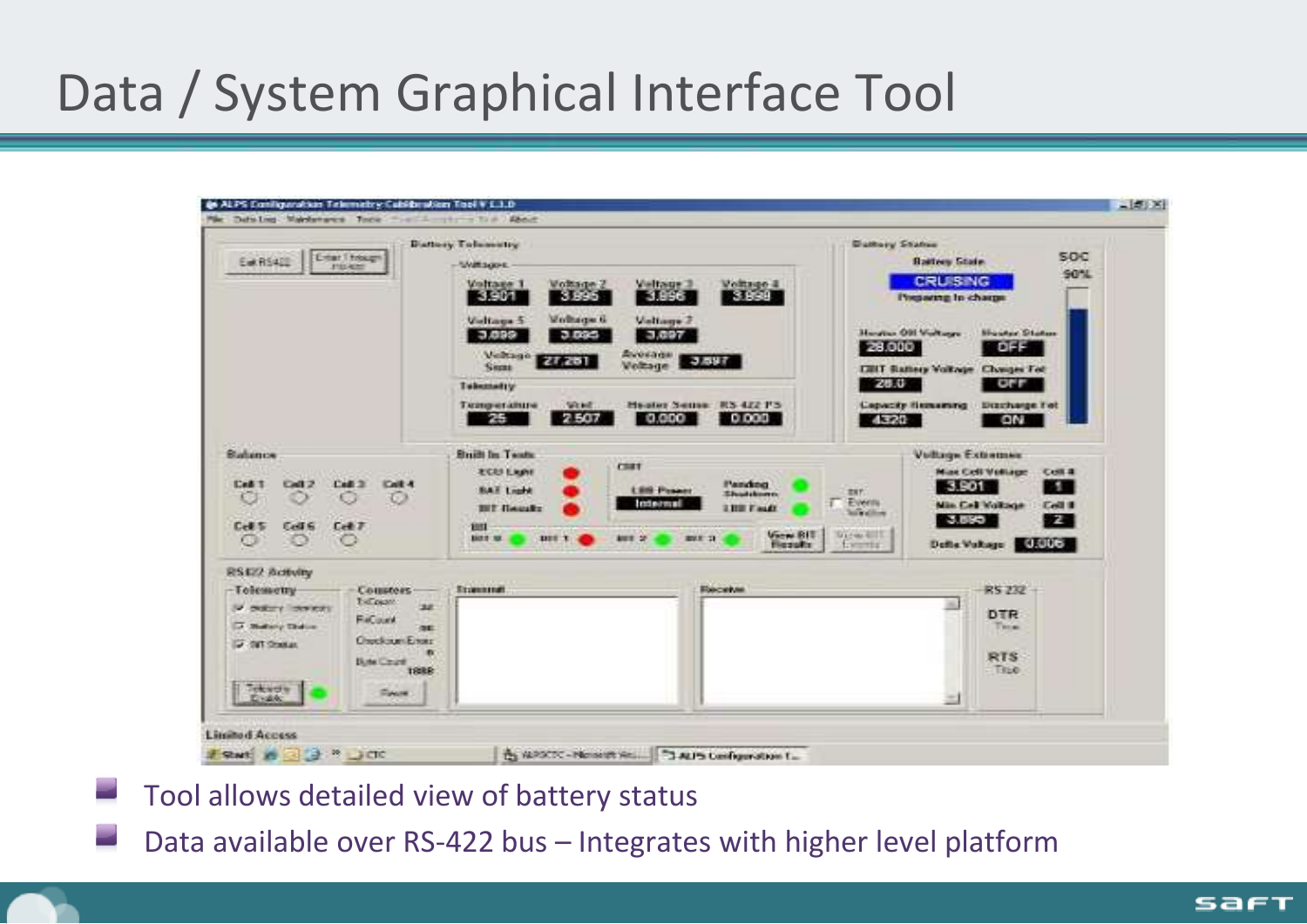#### Life Cycle Cost

> Proven technology outlasts BB2590 by factor of 10

> Proven calendar life 7 years and counting …

#### System Simplification

> AC / DC Charging all in one box – No complicated cabling

#### **Rugged for Field Use**

> Uses proven housing / durable design

- > Proven simple state of charge gauge and interface
- $\blacksquare$  Enhanced operational profile
	- > 2.6 kWHr
	- > Longer mission run time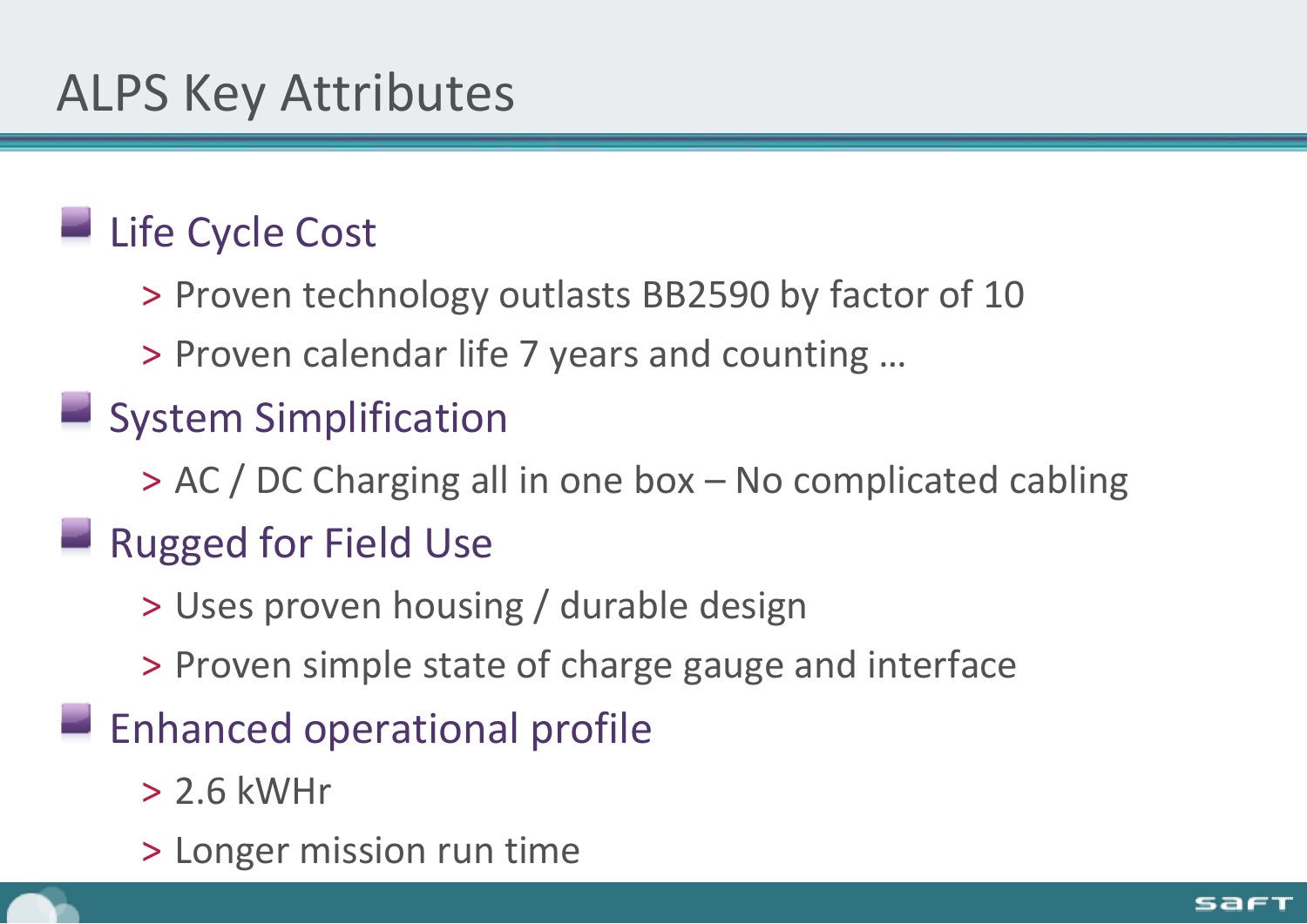## ALPS – System Component

#### ALPS – Part of System

- > Integrates to renewables
- > Man-portable
- > Communicates with large system
	- Control of energy flow
	- Interface with user



#### > Image courtesy of Iris Technology Corporation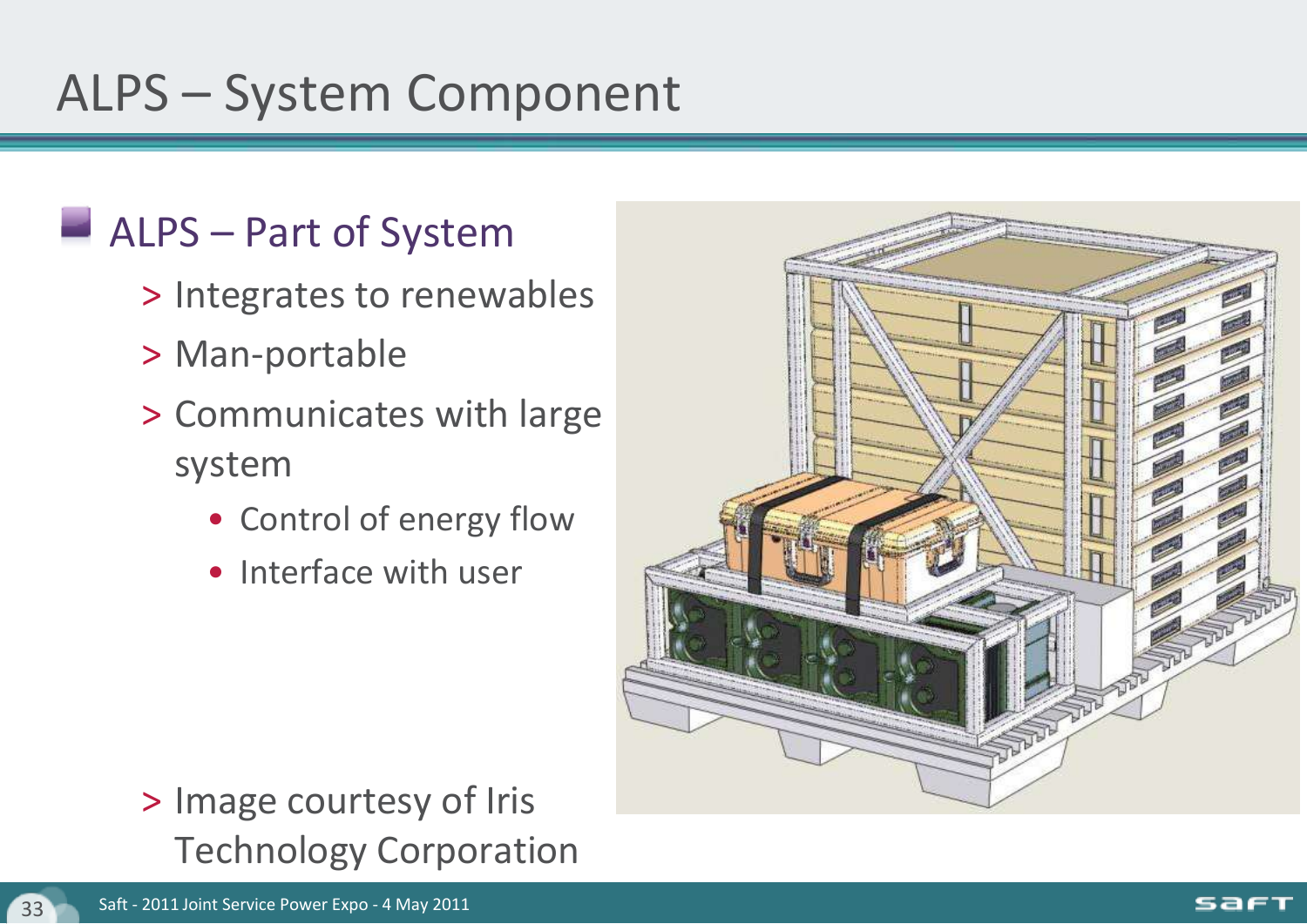#### Energy Storage Value Chain

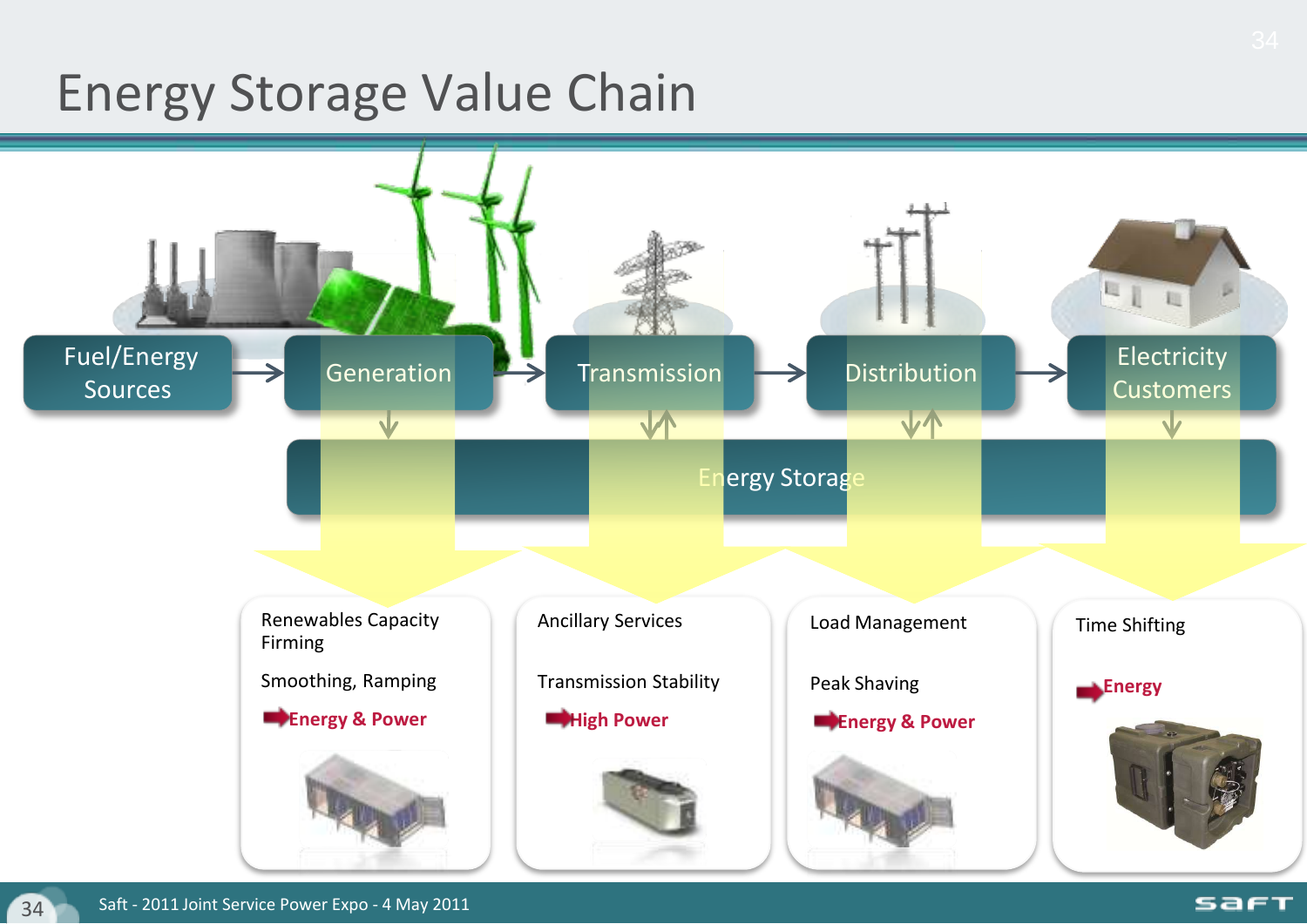#### **Conclusions**

Saft's High Energy Technology is ideal for use in deployed situations as a high reliability power source.

- > The robust cell design allows for high charge and discharge power, low heat generation, and excellent cold temperature performance, all with extended cycle and calendar life.
- Saft's System approach and integrated control electronics provide an unsurpassed total solution for today's field demands > 100% performance of charging safety system has been a key success. Large Format Lithium-ion batteries are a success in today's battlefield!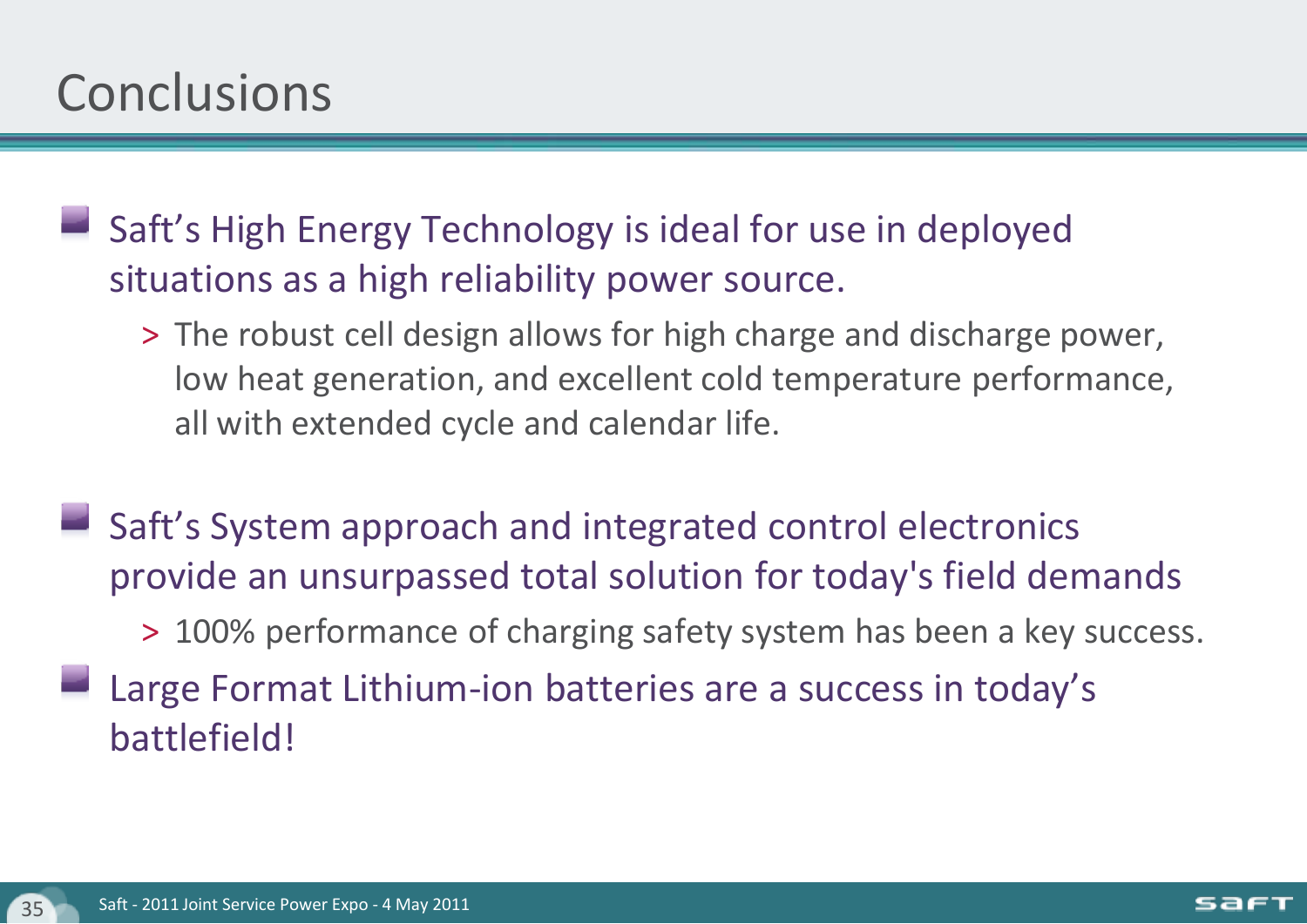## Conclusions (continued)

- Saft would like to thank US Army Close Combat Weapons Systems (CCWS) and Raytheon for their continued support and team based approach in providing the best possible power solutions for the US Military.
- Saft would also like to thank our customers for continued feedback on battery system performance. This insight allows us to continually update and improve our energy storage solutions.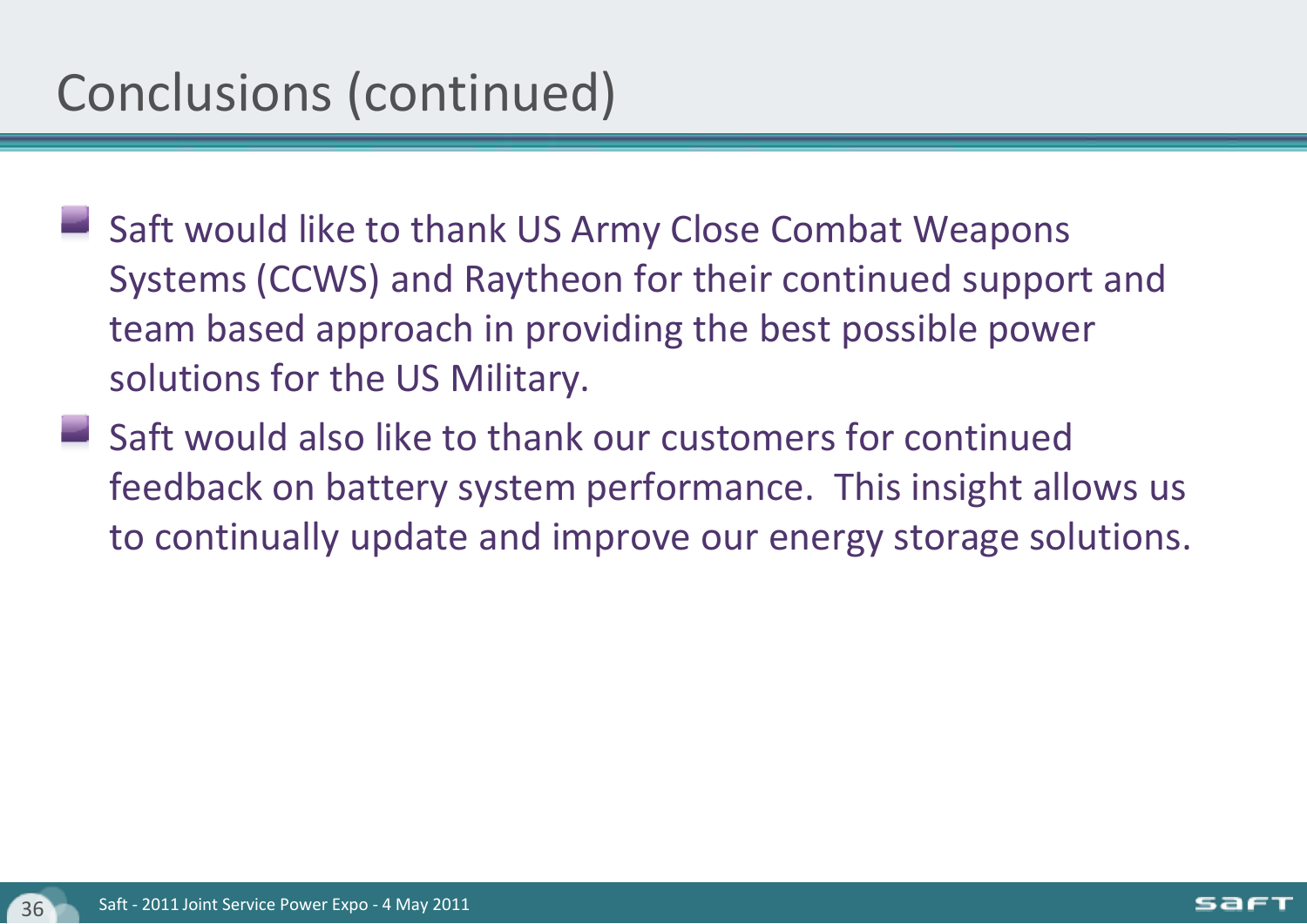#### Questions?